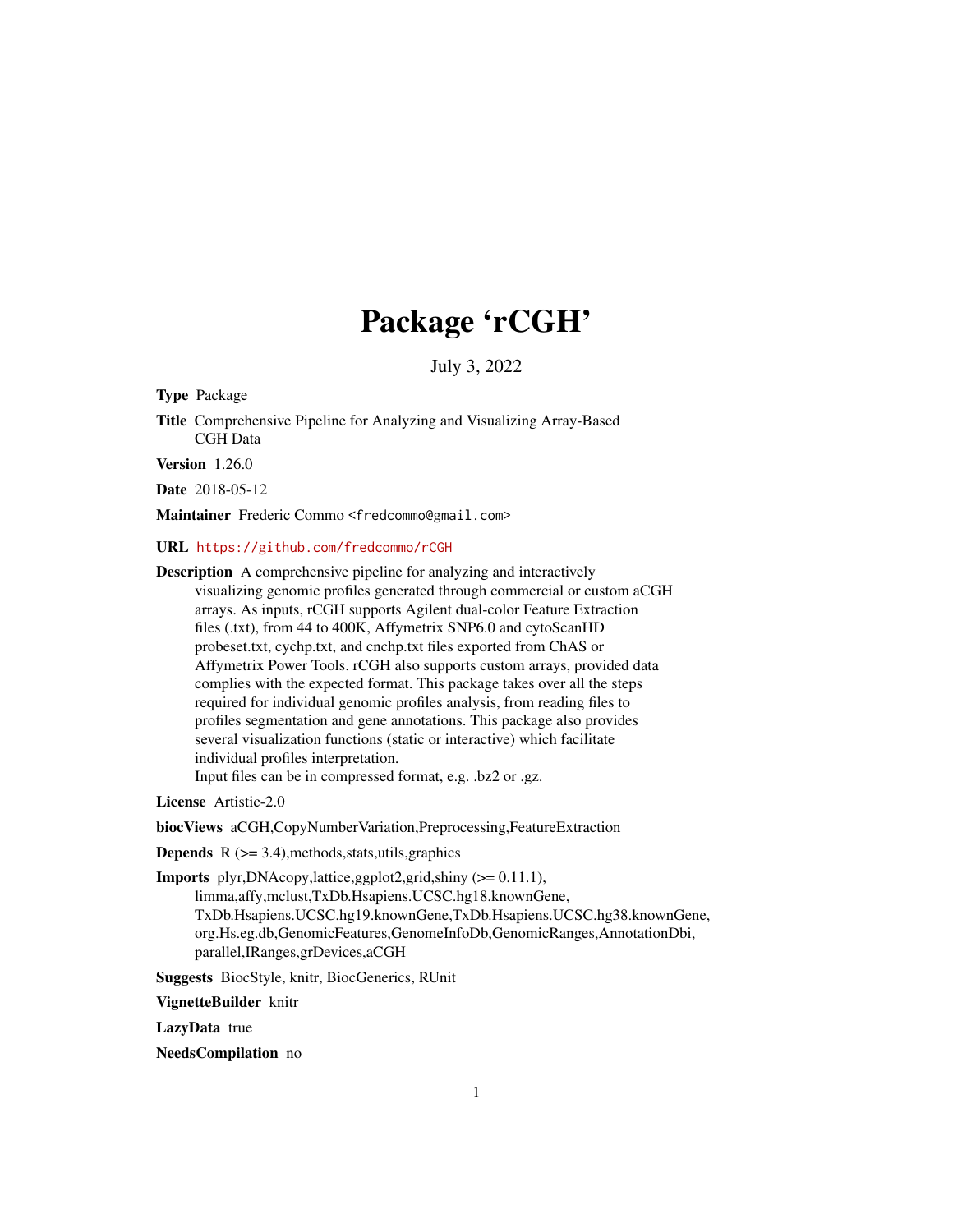## 2 R topics documented:

Author Frederic Commo [aut, cre] git\_url https://git.bioconductor.org/packages/rCGH git\_branch RELEASE\_3\_15 git\_last\_commit 2b9e639 git\_last\_commit\_date 2022-04-26 Date/Publication 2022-07-03

## R topics documented:

| 3              |
|----------------|
| $\overline{4}$ |
| 5              |
| 6              |
| $\overline{7}$ |
| 9              |
| 10             |
| 12             |
| 13             |
| 15             |
| 17             |
| 18             |
| 19             |
| 20             |
| 21             |
| 22             |
| 23             |
| 24             |
| 25             |
| 26             |
| 27             |
| 28             |
| 29             |
| 30             |
| 32             |
| 33             |
| 34             |
| 35             |
| 35             |
|                |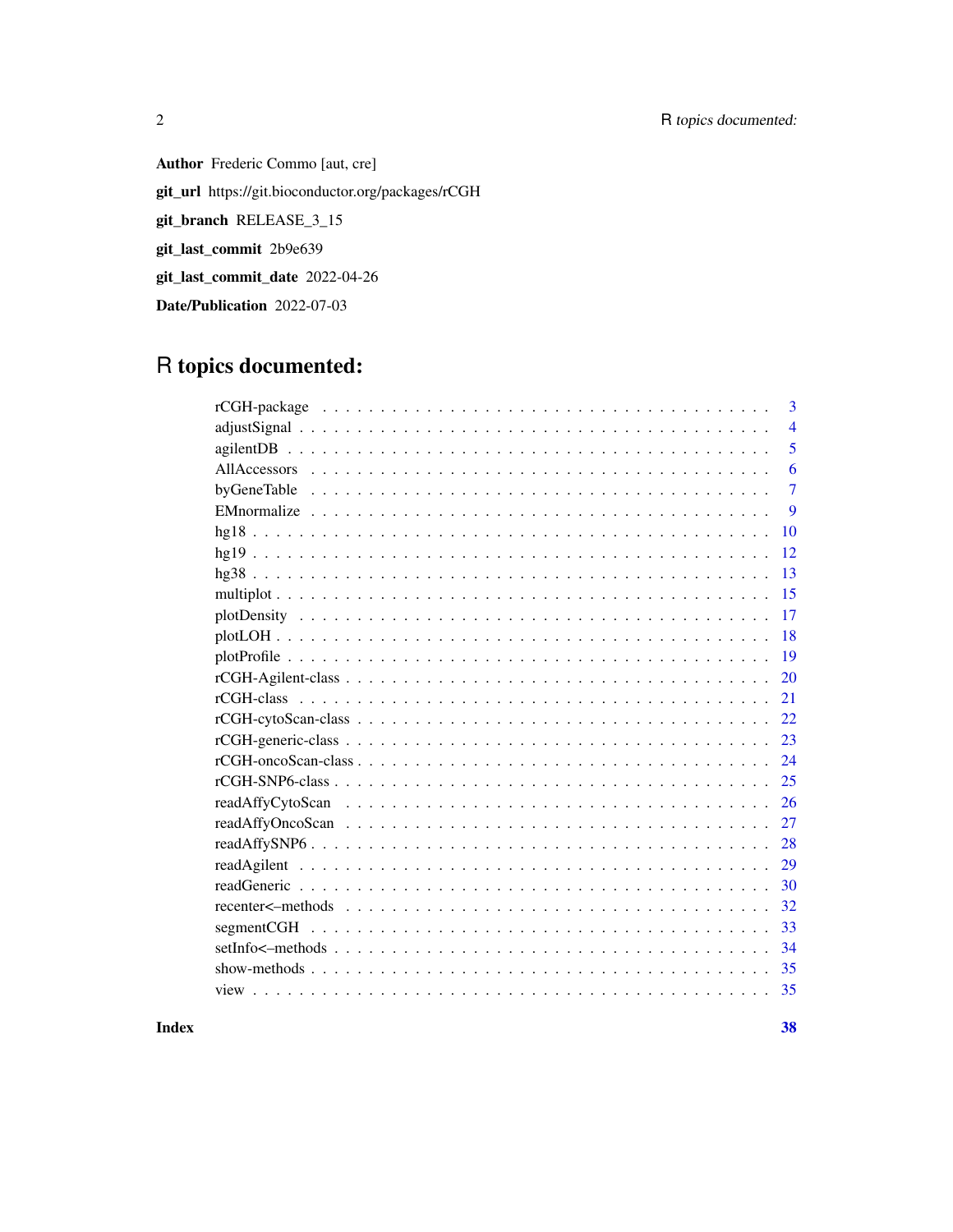<span id="page-2-0"></span>rCGH-package *Comprehensive Pipeline for Analyzing and Visualizing Array-Based CGH Data*

#### <span id="page-2-1"></span>Description

A comprehensive pipeline for analyzing and interactively visualizing genomic profiles generated through commercial or custom aCGH arrays. As inputs, rCGH supports Agilent dual-color Feature Extraction files (.txt), from 44 to 400K, Affymetrix SNP6.0 and cytoScanHD probeset.txt, cychp.txt, and cnchp.txt files exported from ChAS or Affymetrix Power Tools.

rCGH also supports custom arrays, provided data is in a suitable format. This package takes over all the steps required for individual genomic profiles analysis, from reading files to segmenting and annotating genes. This package provides several visualization functions (static or interactive) which facilitate individual profiles interpretation. Input files can be in compressed format, e.g. .bz2 or .gz.

## Author(s)

Frederic Commo <frederic.commo@gustaveroussy.fr>

## See Also

[readAgilent](#page-28-1), [readAffySNP6](#page-27-1), [readAffyCytoScan](#page-25-1), [readGeneric](#page-29-1)

```
filePath <- system.file("extdata", "Affy_cytoScan.cyhd.CN5.CNCHP.txt.bz2",
   package = "rCGH")
cgh <- readAffyCytoScan(filePath, sampleName = "AffyScHD")
cgh <- adjustSignal(cgh, nCores=1)
cgh <- segmentCGH(cgh, nCores=1)
cgh <- EMnormalize(cgh)
# Static visalizations
plotDensity(cgh)
multiplot(cgh)
## Not run:
# Interactive visalizations
view(cgh)
## End(Not run)
```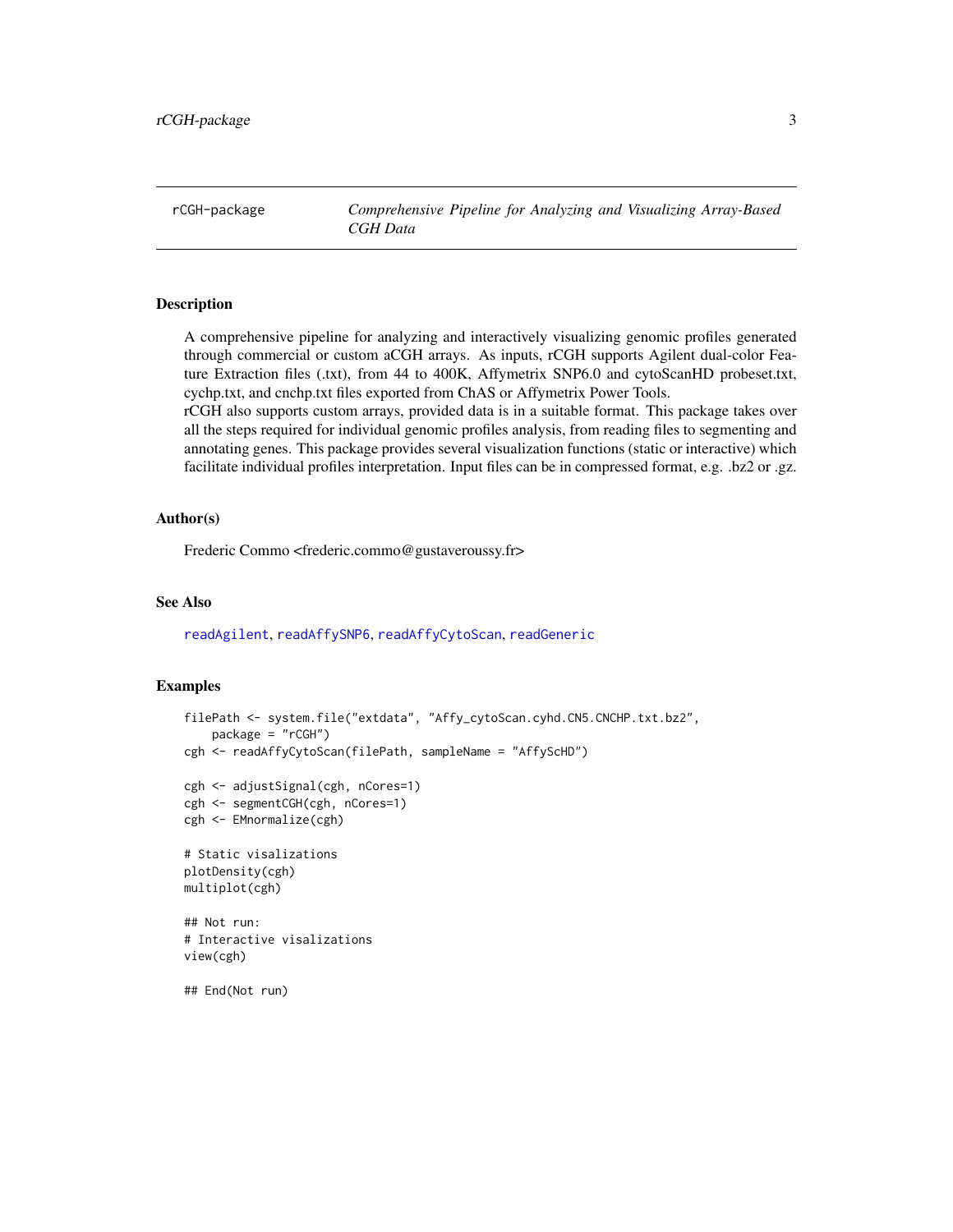#### Description

This function performs several preprocessing steps: local regressions (loessFit) are used to correct cy3/cy5 and GC% bias, when Agilent dual-color hybridization are used only. In case of Affymetrix cychp.txt (or cnchp.txt) data are used, these steps have been already done in ChAS or Affymetrix Power Tools.

#### Usage

```
## S4 method for signature 'rCGH'
adjustSignal(object, Scale=TRUE, Cy=TRUE, GC=TRUE, Ref="cy3",
    suppOutliers=TRUE, nCores=NULL, verbose=TRUE)
```
#### Arguments

| object       | : An object of class "rCGH"                                                                                                                                                                                                                                                                                                              |
|--------------|------------------------------------------------------------------------------------------------------------------------------------------------------------------------------------------------------------------------------------------------------------------------------------------------------------------------------------------|
| Scale        | : logical. If TRUE (default), Log2Ratios are standardized.                                                                                                                                                                                                                                                                               |
| Сy           | : logical. If TRUE (default), cy3/cy5 bias is corrected using a local regression<br>(loessFit). For Agilent dual-color hybridization only. Notice that, in case of<br>Affymetrix files (cychp.txt or cnchp.txt), this argument is automatically set to<br>FALSE, since this step is managed when files are exported from ChAS or APT.    |
| GC           | : logical. If TRUE (default), the $GC\%$ bias is corrected using a local regression<br>(loessFit). For Agilent dual-color hybridization only. Notice that, in case of<br>Affymetrix files (cychp.txt or cnchp.txt), this argument is automatically set to<br>FALSE, since this step is managed when files are exported from ChAS or APT. |
| Ref          | : string. Which cyanine was used as the reference. Possible values are "cy3"<br>(default) and "cy5". For Agilent dual-color hybridization only.                                                                                                                                                                                          |
| suppOutliers | : logical. If TRUE (default), outliers are removed using an Expectation-Maximization<br>algorithm (EM). See details below.                                                                                                                                                                                                               |
| nCores       | : numeric. The number of cores to use in order to speed up the computa-<br>tion. When NULL (default), half of the available cores are used. If a value<br>greater than the number of available cores is passed, this latter will be used.<br>See detectCores.                                                                            |
| verbose      | : logical. When TRUE (default), progress is printed.                                                                                                                                                                                                                                                                                     |

## Details

When suppOutliers is TRUE (default), the Log2Ratios are splitted with respect to chromosomes. The main regions within each chromosome are identified using EM. Within each region *r\_i*, x[r\_i] values are redifined according to the corresponding model parameters. as:

 $x[r_i] \ N(mu_i, sigma_i)$ 

Notice that this step may substantially increase the computation time.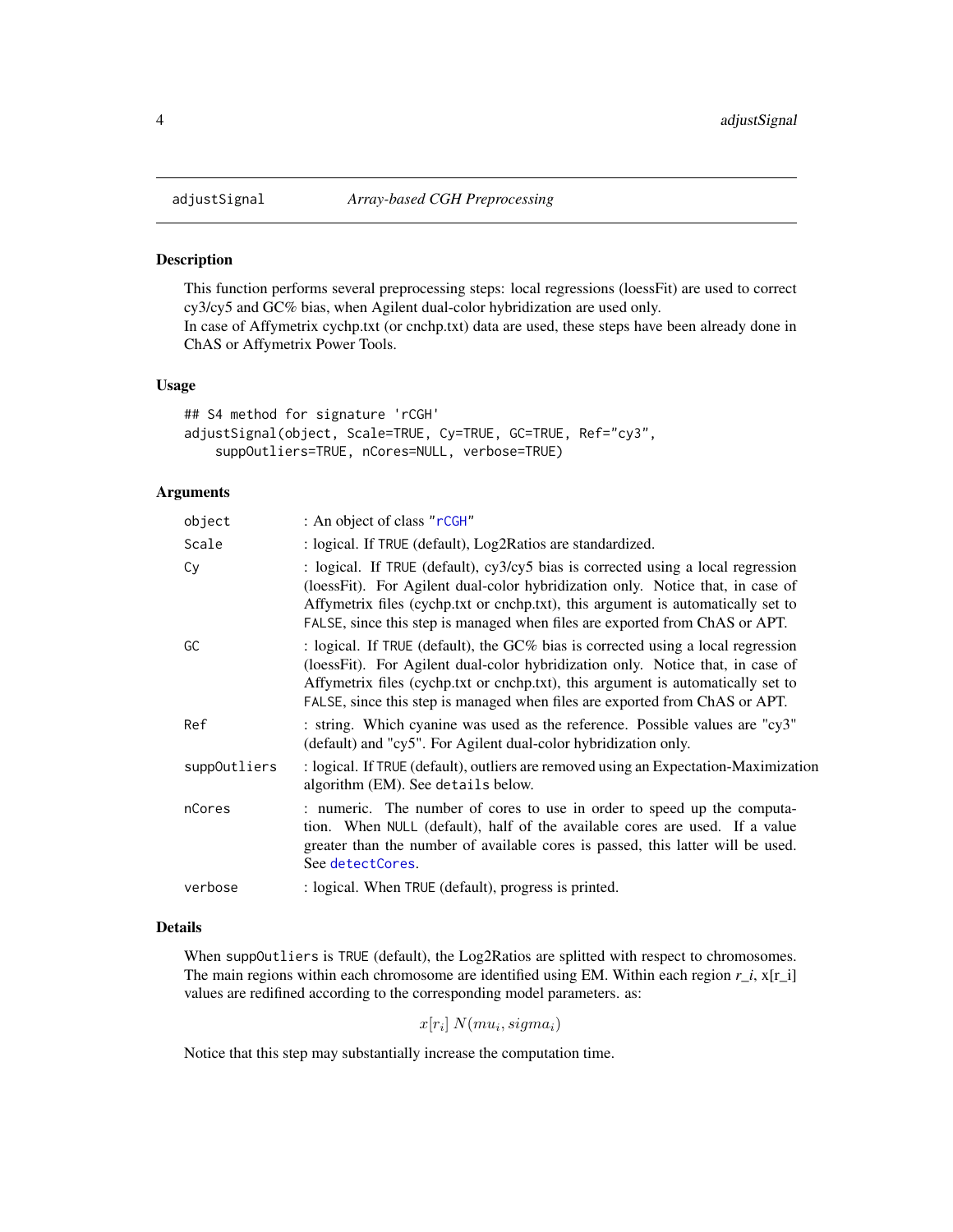#### <span id="page-4-0"></span>agilentDB 5

## Value

An object of class ["rCGH"](#page-20-1)

## Author(s)

Frederic Commo

## See Also

[detectCores](#page-0-0), [mclapply](#page-0-0)

#### Examples

```
filePath <- system.file("extdata", "Affy_cytoScan.cyhd.CN5.CNCHP.txt.bz2",
   package = "rCGH")cgh <- readAffyCytoScan(filePath, sampleName = "AffyScHD")
cgh <- adjustSignal(cgh, nCores=1)
getParam(cgh)
```
agilentDB *aCGH Agilent Probes GC Fraction*

#### Description

A dataset containing the Agilent probe Ids, and their GC content. These data allow [rCGH](#page-2-1) to support Agilent aCGH arrays, from 44K to 400K. See the source section. This information is used to correct the GC% bias. For Agilent data only.

## Usage

agilentDB

#### Format

A data frame with 411056 rows and 2 columns:

- ProbeID: Official Agilent probe ids.
- GC: The GC content in each probe sequence, expressed as the GC fraction.

## Value

A dataset

#### Note

Probe sequences are not used and have been removed after computing the GC fractions as GC = sum(G or C)/length(sequence), for each sequence in file.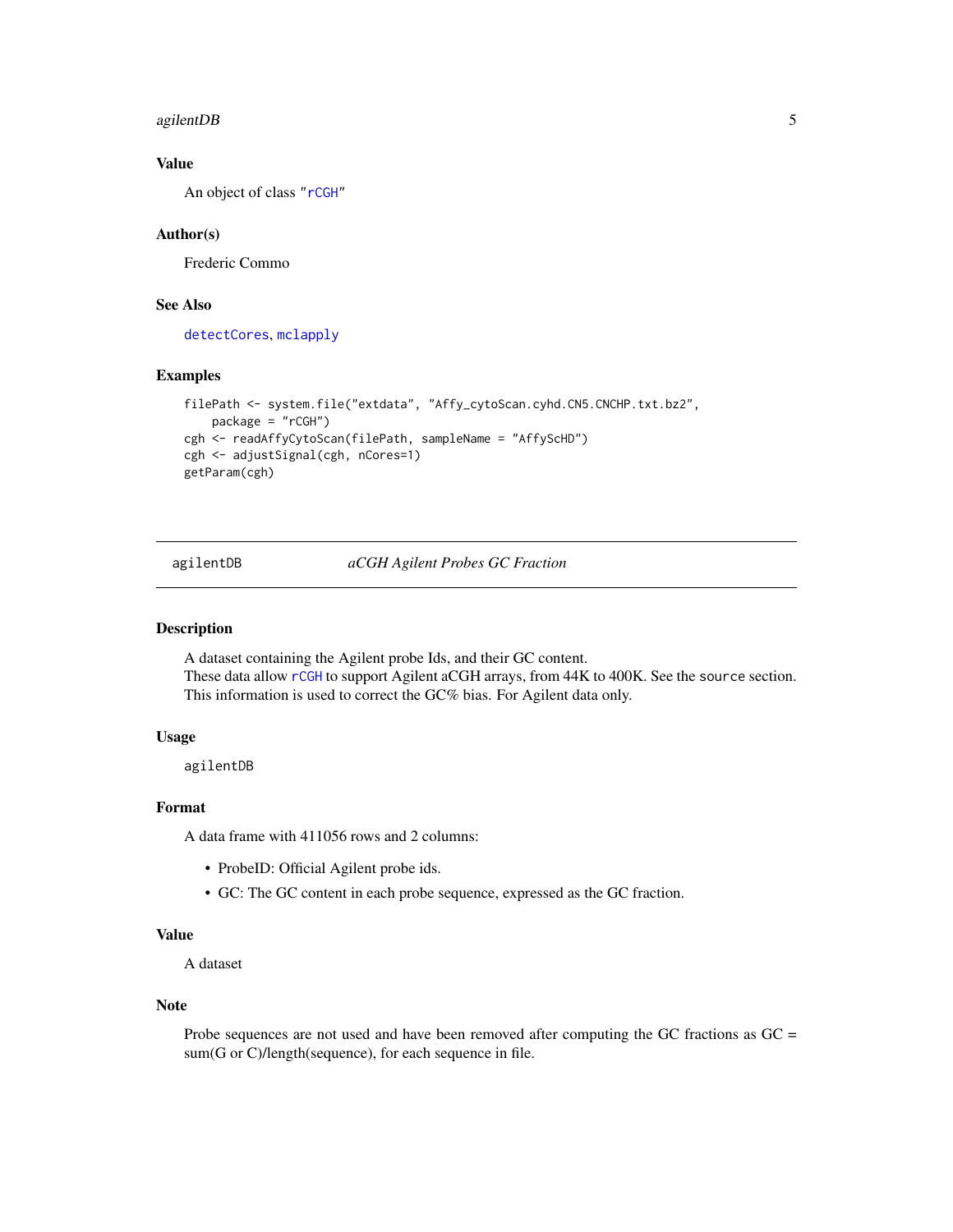#### <span id="page-5-0"></span>Author(s)

Frederic Commo

#### Source

These data derive from the official Agilent Sequence List, SurePrint\_G3\_Human\_CGH\_Microarray 2x400K\_021850\_D\_SequenceList\_20111015.txt, freely available at: [Agilent SureDesign](https://earray.chem.agilent.com/suredesign/index.htm) Access date: 3-2-2015 Notice that a User ID and Password are required to sign in.

AllAccessors ["rCGH"](#page-20-1) *Accessor Functions*

## <span id="page-5-1"></span>Description

Methods for extracting information from an object of class ["rCGH"](#page-20-1). Each of the below methods are simply convenience functions which extract the corresponding slots (as the name of each method suggests) from an object of class ["rCGH"](#page-20-1).

#### Usage

```
## S4 method for signature 'rCGH'
getInfo(object, item = NULL)
## S4 method for signature 'rCGH'
getCNset(object)
## S4 method for signature 'rCGH'
getParam(object)
## S4 method for signature 'rCGH'
getSegTable(object, minLen = NULL)
```
#### Arguments

| object | : An object of class " $r$ CGH"                                                                                                                                                                                                 |
|--------|---------------------------------------------------------------------------------------------------------------------------------------------------------------------------------------------------------------------------------|
| item   | : character. Can be one, or a vector of items. When NULL, the full available in-<br>formation is returned. If item is specified, and exists, the corresponding value(s)<br>only is (are) returned.                              |
| minLen | : numeric. The mininal length for a segment, in Kb. When NULL (default),<br>the segmentation table is exported, as it has been computed with segment CGH,<br>segments shorter than the specified value are re-merged otherwise. |

## Value

- getInfo(object, item = NULL): character.
- getCNset(object): a data frame.
- getParam(object): a list of parameters.
- getSegTable(object, minLen = NULL): a data frame.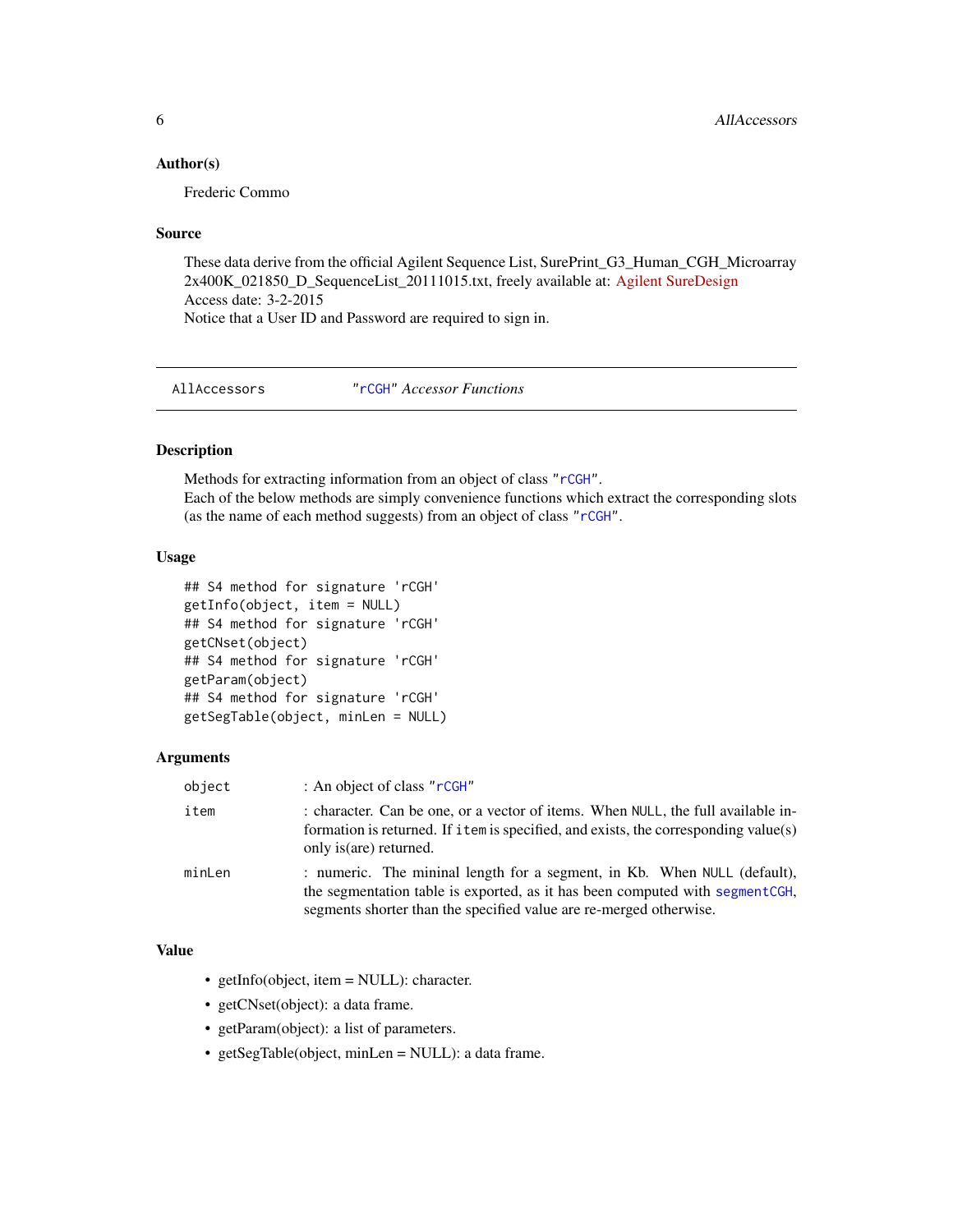## <span id="page-6-0"></span>byGeneTable 7 7

## Methods

- ["rCGH"](#page-20-1) getInfo(object, item = NULL): returns the values of the specified items, all the information otherwise.
	- getCNset(object): returns the full by-probe dataset.
	- getParam(object): returns the analysis parameters.
	- getSegTable(object, minLen = NULL): returns the segmentation table one row per segment.

## Author(s)

Frederic Commo

#### See Also

[setInfo](#page-33-1), [segmentCGH](#page-32-1)

#### Examples

```
filePath <- system.file("extdata", "Agilent4x180K.txt.bz2", package = "rCGH")
cgh <- readAgilent(filePath, sampleName = "Agilent4x180K", labName = "myLab")
```
# Getting all the information getInfo(cgh)

# Getting specific items getInfo(cgh, c("sampleName", "labName"))

byGeneTable *Converting a Segmentation Table Into a By-Gene Table*

## Description

This function creates a by-gene table by listing all the genes contained in each of the segments in the segmentation table.

Gene annotations (symbol, location,...), segmented Log2Ratios, and segment legnth are reported in the final table.

A supplementary score is the relativeLog: the magnitude, in Log2, from the closest centromere.

## Usage

```
byGeneTable(segTable, symbol = NULL,
   genome = c("hg19", "hg18", "hg38"), colums = NA, verbose = TRUE)
```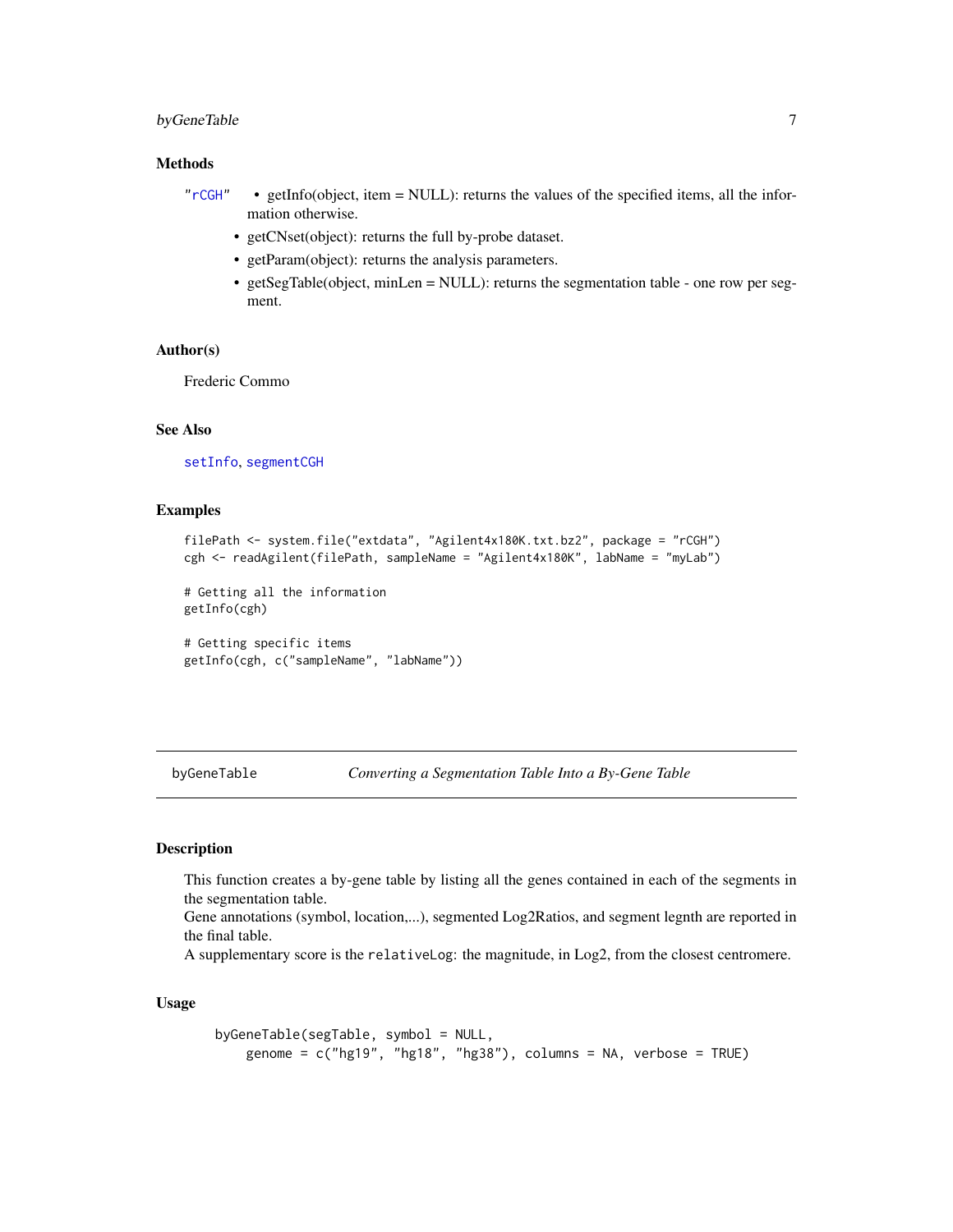## <span id="page-7-0"></span>Arguments

| segTable | : data frame. A segmentation table exported from an object of class "rCGH"                                                                                                                                                                                   |
|----------|--------------------------------------------------------------------------------------------------------------------------------------------------------------------------------------------------------------------------------------------------------------|
| symbol   | : character. A valid HUGO symbol. When NULL the full gene table is returned,<br>the corresponding gene information only o/w.                                                                                                                                 |
| genome   | : string. The genome build to use. Supported genomes are hg18, hg19 (default),<br>and hg38.                                                                                                                                                                  |
| columns  | : string. what supplementary genes annotations to export. Allowed annotations<br>are those supported by the select method from the AnnotationDbi bioconduc-<br>tor package.<br>When NA (default), 'SYMBOL','ENTREZID', 'GENENAME' and 'MAP' are<br>exported. |
| verbose  | : logical. When TRUE progress is printed.                                                                                                                                                                                                                    |

## Details

For gene annotations, Hg19/GRCh37 annotations downloaded from *NCBI* are considered.

#### Value

An object of class ["rCGH"](#page-20-1)

#### Author(s)

Frederic Commo

## See Also

[getSegTable](#page-5-1)

```
filePath <- system.file("extdata", "Affy_cytoScan.cyhd.CN5.CNCHP.txt.bz2",
   package = "rCGH")
cgh <- readAffyCytoScan(filePath, sampleName = "AffyScHD")
cgh <- adjustSignal(cgh, nCores=1)
cgh <- segmentCGH(cgh, nCores=1)
cgh <- EMnormalize(cgh)
st <- getSegTable(cgh)
bygene <- byGeneTable(st)
head(bygene)
```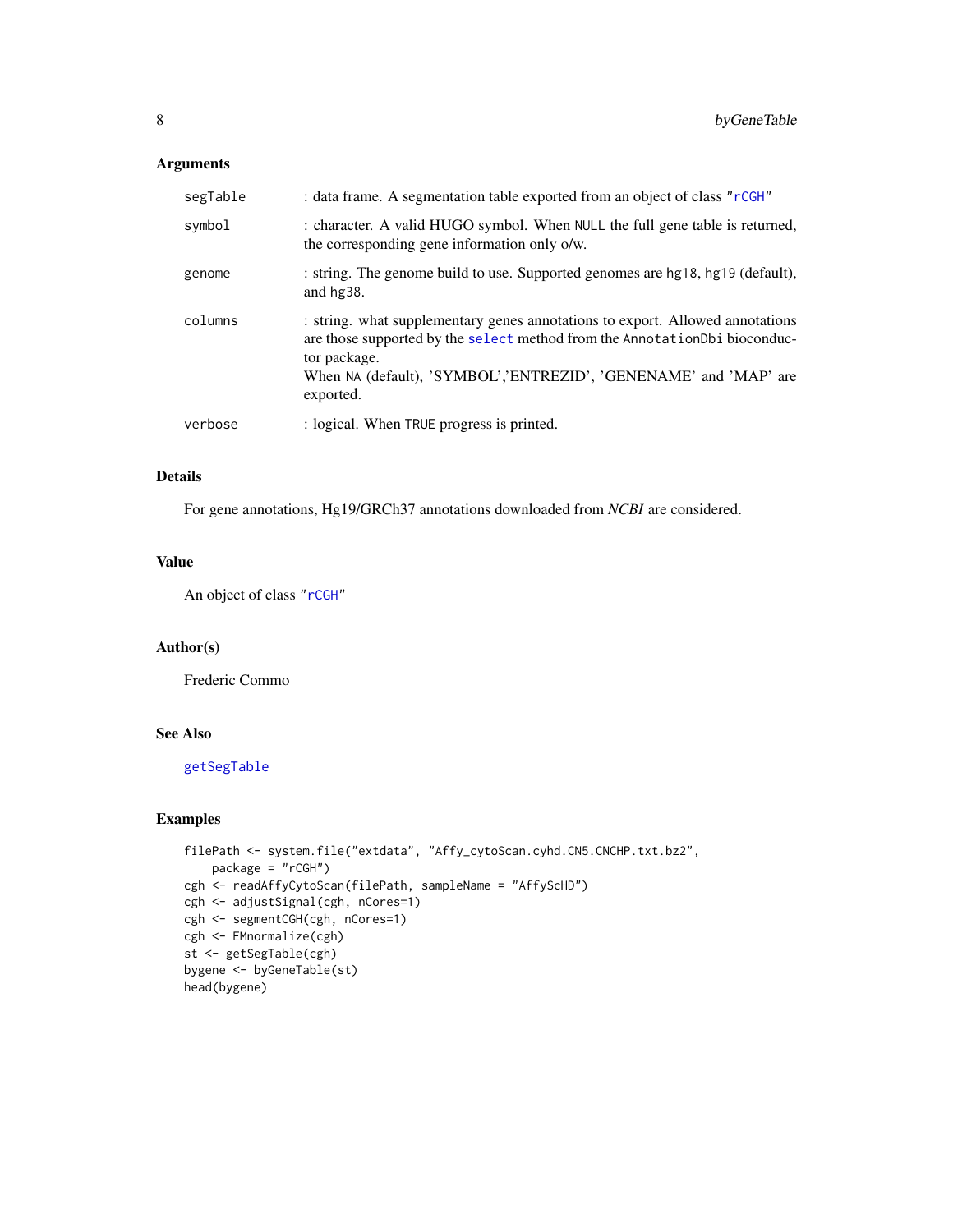<span id="page-8-1"></span><span id="page-8-0"></span>

#### Description

This function analyses the Log2Ratios as a mixture of several gaussian populations, using an Expectation-Maximization algorithm (EM).

The peakThresh argument specifies what proportion of the main density peak is allowed for choosing a neutral 2-copies population. The mean of the chosen population is used for centralizing the profile.

See [Mclust](#page-0-0).

## Usage

## S4 method for signature 'rCGH' EMnormalize(object,  $G = 2:6$ , priorScale = 5, peakThresh =  $0.5$ , mergeVal =  $0.1$ , Title = NA, verbose = TRUE)

## Arguments

| object     | : An object of class "rCGH"                                                                                                                                   |
|------------|---------------------------------------------------------------------------------------------------------------------------------------------------------------|
| G          | : numeric. The number of groups to test during the gaussian mixture estimation.<br>Default is from 2 to 6.                                                    |
| priorScale | : numeric. A scale value passed to priorControl. Default is 5.                                                                                                |
| peakThresh | : numeric. The proportion of the highest peak to consider as a peak selection<br>threshold. Default is 0.5.                                                   |
| mergeVal   | : numeric. Populations with means closer than mergeval will be pooled to-<br>gether, default is 0.1. Set mergeVal to zero to not pool closed sub-populations. |
| Title      | : character string. A title for the density plot. If NA (default), the sample name<br>(when exists in object info) will be used.                              |
| verbose    | : logical. When TRUE (default), progress is printed.                                                                                                          |

#### Details

Depending on peakThresh, the mean of the highest density, or a lower value, is chosen for centering the genomic profile. To do so, L2R are modeled for each segment  $s_i$ , with respect to  $n_i$  (the number of probes included in segment i), mu\_i and sd\_i. The mixture of L2Rs is then analysed as a mixture of gaussian populations.

When a peakThresh value is specified, heights of density peaks are compared: the lowest peak mean among the peaks respecting the criteria: peakHeight > max(peaks)\*peakThresh, is chosen for centralizing the data. See References

#### Value

An object of same class as the input.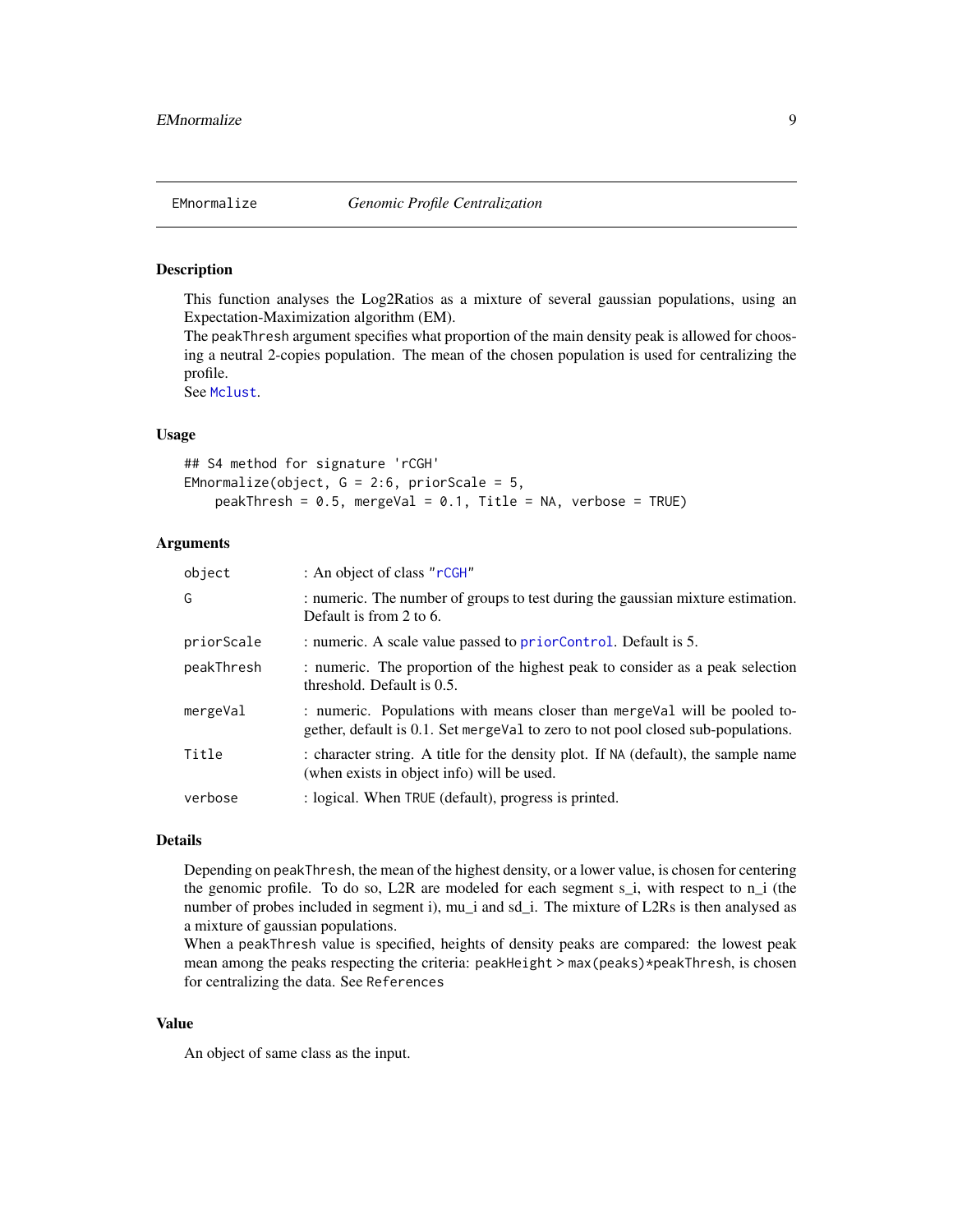#### <span id="page-9-0"></span>Author(s)

Frederic Commo

#### References

[Commo et al. Impact of centralization on aCGH-based genomic profiles for precision medicine in](http://www.ncbi.nlm.nih.gov/pubmed/25538175) [oncology. Ann Oncol. 2014](http://www.ncbi.nlm.nih.gov/pubmed/25538175)

#### See Also

[plotDensity](#page-16-1), [mclust](#page-0-0)

## Examples

```
filePath <- system.file("extdata", "Affy_cytoScan.cyhd.CN5.CNCHP.txt.bz2",
   package = "rCGH")
cgh <- readAffyCytoScan(filePath, sampleName = "AffyScHD")
cgh <- adjustSignal(cgh, nCores=1)
cgh <- segmentCGH(cgh, nCores=1)
cgh <- EMnormalize(cgh)
getParam(cgh)
```
## Description

A data set containing lengths and centromere locations for each of the 24 chromosomes, according to Hg18.

#### Usage

hg18

## Format

A data set with 24 rows and 5 columns:

- chrom: chromosome number.
- length: chromosome length.
- centromerStart: centromere start position.
- centromerEnd: centromere start position.
- cumlen: cumulative length (where the previous chromosome ends).

## Value

a data set.

hg18 *Hg18 Chromosome Lengths and Centromere Locations*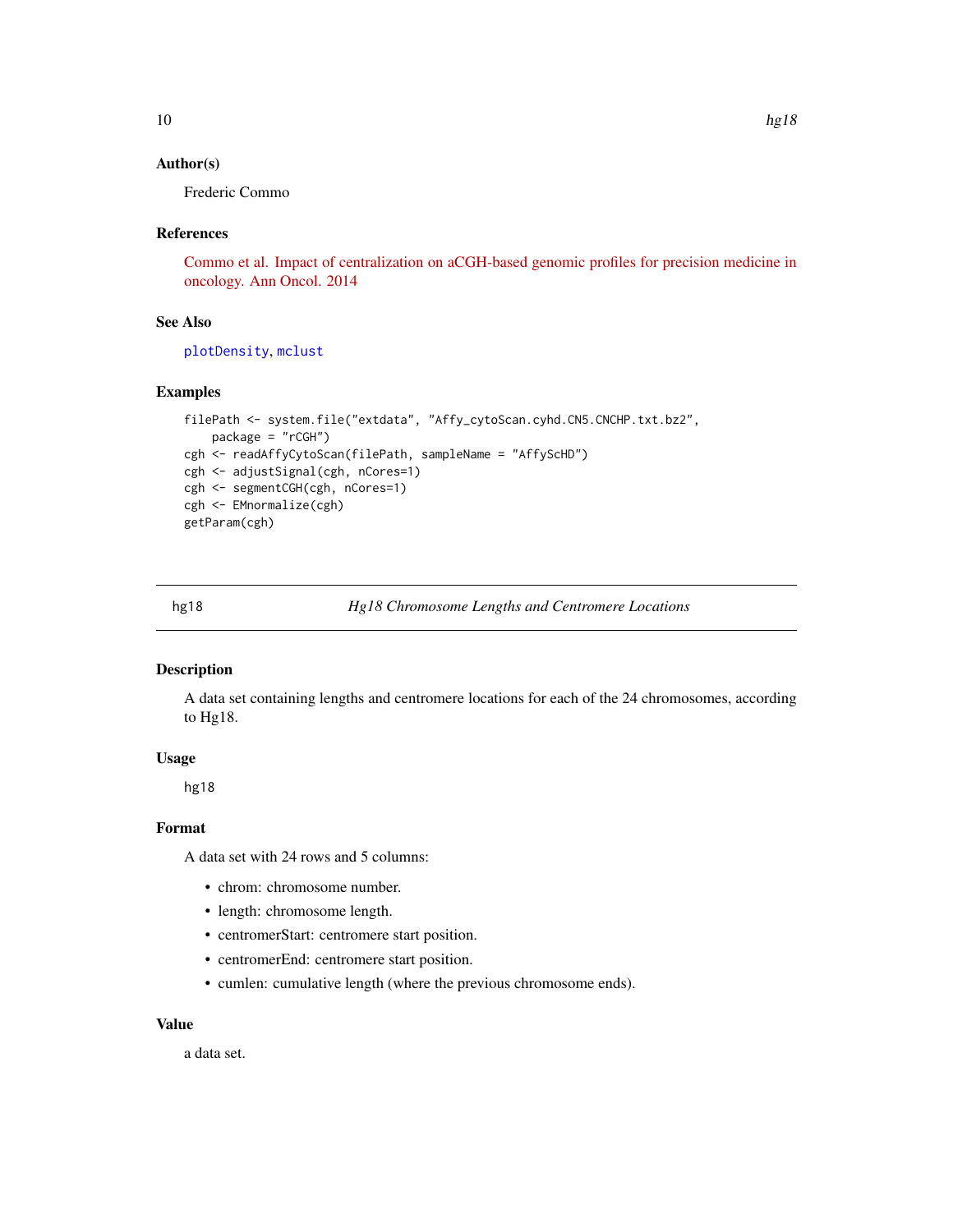#### hg18  $11$

## Author(s)

Frederic Commo

## Source

These data derived from the Hg18 gap UCSC table, freely available at: [UCSC](http://genome.ucsc.edu/cgi-bin/hgTables) Access date: 10-10-2015 Within the browser, select: group: All Tables database: hg18 table: gap

```
# For users convenience, we provide a prebuilt dataset
# containing the Hg18 chr lengths, and centromeres location.
hg18
# The same dataset can be obtained as follow:
## Not run:
library(BSgenome)
library(rtracklayer)
getChrLength <- function(genome){
    genome <- sprintf("BSgenome.Hsapiens.UCSC.
    g <- getBSgenome(genome, masked=FALSE)
    data.frame(chrom=1:24, length=seqlengths(g)[1:24])
}
.chrAsNum <- function(tbl){
    tbl$chrom <- gsub("chr", "", tbl$chrom)
    tbl$chrom[tbl$chrom=="X"] <- 23
    tbl$chrom[tbl$chrom=="Y"] <- 24
    tbl$chrom <- as.numeric(tbl$chrom)
    tbl[order(tbl$chrom),]
}
getCentromeres <- function(genome){
    mySession <- try(browserSession("UCSC"), silent=TRUE)
    # In case it fails, use another mirror
    if(inherits(mySession, "try-error"))
        mySession <- browserSession("UCSC",
                                    url="http://genome-euro.ucsc.edu/cgi-bin/")
    genome(mySession) <- genome
    obj <- ucscTableQuery(mySession, table="gap")
    tbl <- getTable(obj)
    tbl <- tbl[tbl$type=="centromere", c("chrom", "chromStart", "chromEnd")]
    colnames(tbl)[2:3] <- c("centromerStart", "centromerEnd")
    .chrAsNum(tbl)
}
makeHg <- function(genome){
   chrL <- getChrLength(genome)
   ctm <- getCentromeres(genome)
```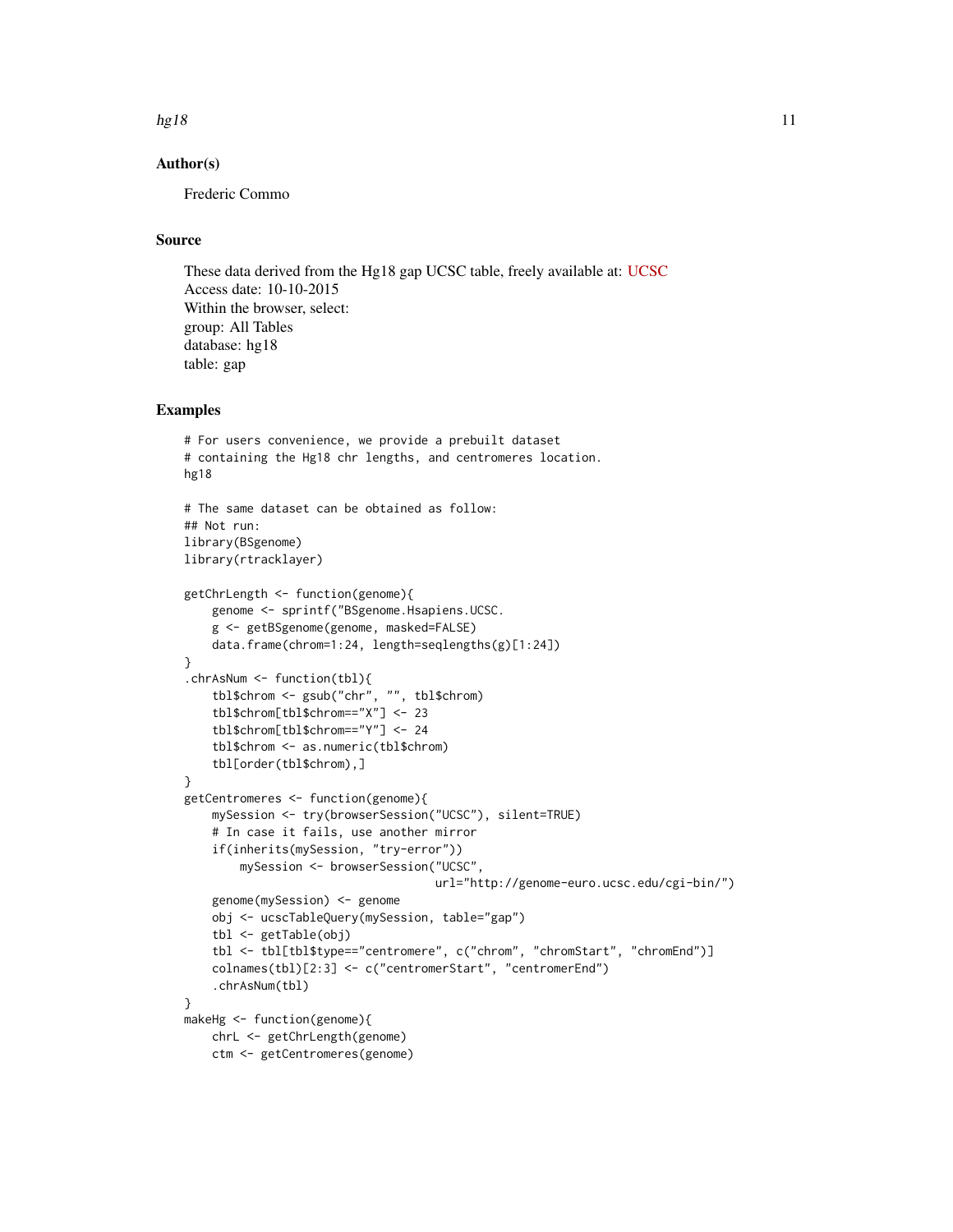```
tbl <- merge(chrL, ctm, by="chrom")
    cumlen <- c(0, cumsum(as.numeric(tbl$length))[-nrow(tbl)])
    cbind.data.frame(tbl, cumlen=cumlen)
}
hg18 <- makeHg("hg18")
hg18
## End(Not run)
```
hg19 *Hg19 Chromosome Lengths and Centromere Locations*

## Description

A data set containing lengths and centromere locations for each of the 24 chromosomes, according to Hg19.

## Usage

hg19

## Format

A data set with 24 rows and 5 columns:

- chrom: chromosome number.
- length: chromosome length.
- centromerStart: centromere start position.
- centromerEnd: centromere start position.
- cumlen: cumulative length (where the previous chromosome ends).

## Value

a data set.

## Author(s)

Frederic Commo

## Source

These data derived from the Hg19 gap UCSC table, freely available at: [UCSC](http://genome.ucsc.edu/cgi-bin/hgTables) Access date: 1-31-2014 Within the browser, select: group: All Tables database: hg19 table: gap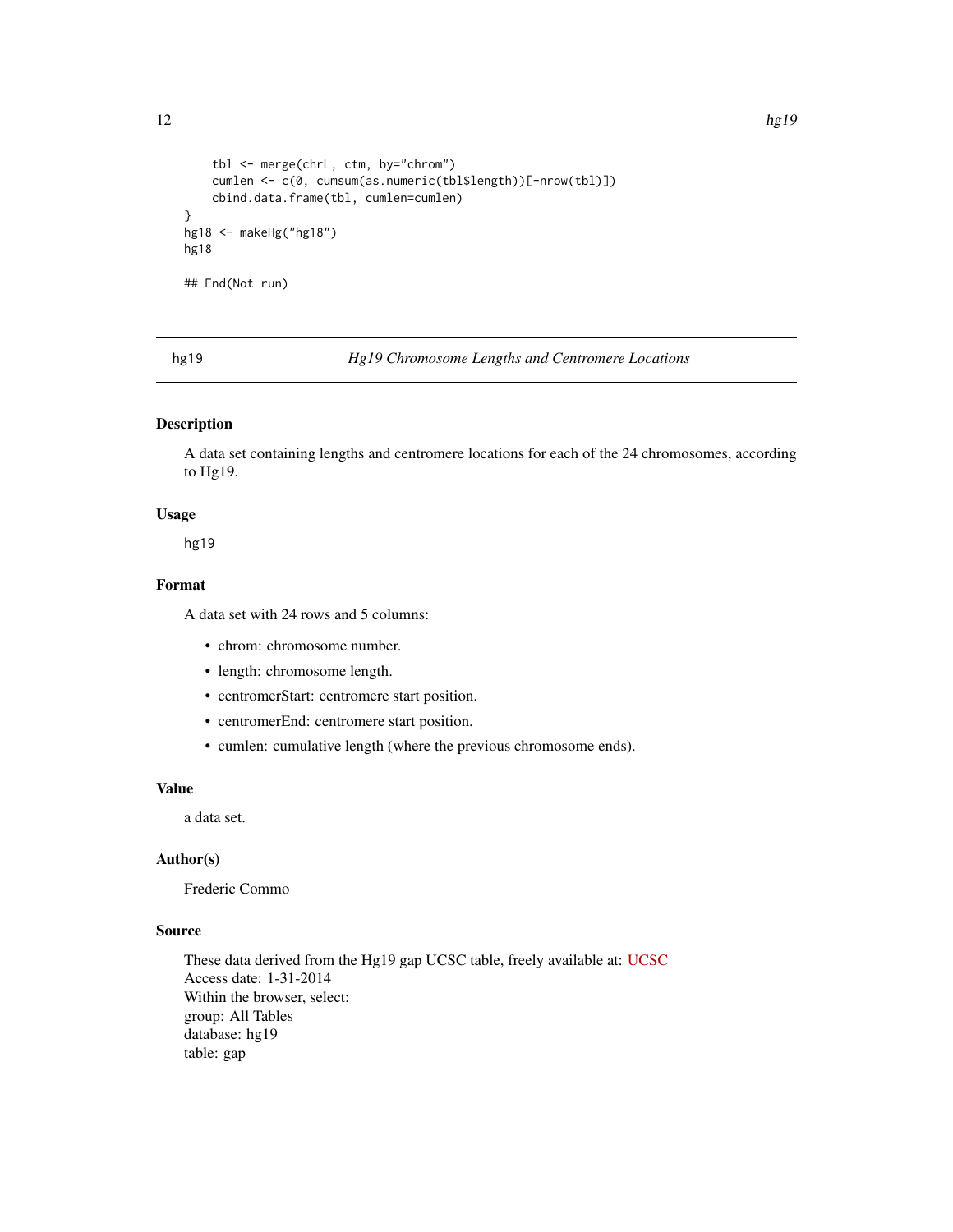#### <span id="page-12-0"></span> $hg38$  13

#### Examples

```
# For users convenience, we provide a prebuilt dataset
# containing the Hg19 chr lengths, and centromeres location.
hg19
# The same dataset can be obtained as follow:
## Not run:
library(BSgenome)
library(rtracklayer)
getChrLength <- function(genome = "BSgenome.Hsapiens.UCSC.hg19"){
    g <- getBSgenome(genome, masked=FALSE)
    data.frame(chrom=1:24, length=seqlengths(g)[1:24])
}
.chrAsNum <- function(tbl){
    tbl$chrom <- gsub("chr", "", tbl$chrom)
    tbl$chrom[tbl$chrom=="X"] <- 23
    tbl$chrom[tbl$chrom=="Y"] <- 24
    tbl$chrom <- as.numeric(tbl$chrom)
    tbl[order(tbl$chrom),]
}
getCentromeres <- function( genome="hg19" ){
    mySession <- try(browserSession("UCSC"), silent=TRUE)
    # In case of failure, try another mirror
    if(inherits(mySession, "try-error"))
        mySession <- browserSession("UCSC",
                                    url="http://genome-euro.ucsc.edu/cgi-bin/")
    genome(mySession) <- genome
    obj <- ucscTableQuery(mySession, table="gap")
    tbl <- getTable(obj)
    tbl <- tbl[tbl$type=="centromere", c("chrom", "chromStart", "chromEnd")]
    colnames(tbl)[2:3] <- c("centromerStart", "centromerEnd")
    .chrAsNum(tbl)
}
makeHg19 <- function(){
    tbl <- merge(getChrLength(), getCentromeres(), by="chrom")
    cumlen <- c(0, cumsum(as.numeric(tbl$length))[-nrow(tbl)])
    cbind.data.frame(tbl, cumlen=cumlen)
}
hg19 <- makeHg19()
hg19
## End(Not run)
```
hg38 *Hg38 Chromosome Lengths and Centromere Locations*

#### **Description**

A data set containing lengths and centromere locations for each of the 24 chromosomes, according to Hg38.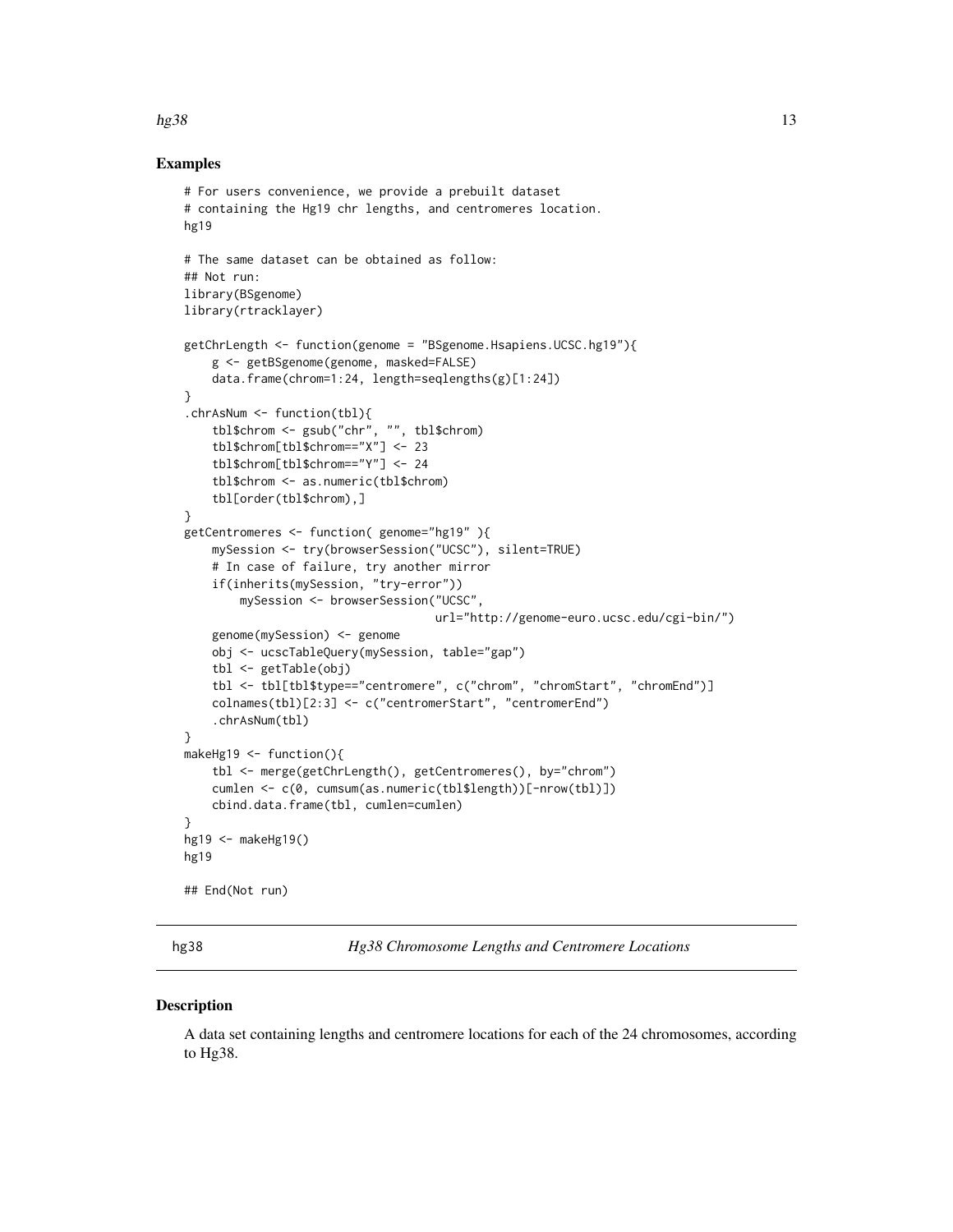#### Usage

hg38

#### Format

A data set with 24 rows and 5 columns:

- chrom: chromosome number.
- length: chromosome length.
- centromerStart: centromere start position.
- centromerEnd: centromere start position.
- cumlen: cumulative length (where the previous chromosome ends).

## Value

a data set.

## Author(s)

Frederic Commo

## Source

These data derived from the Hg38 gap UCSC table, freely available at: [UCSC](http://genome.ucsc.edu/cgi-bin/hgTables) Access date: 10-10-2015 Within the browser, select: group: All Tables database: hg38 table: gap

```
# For users convenience, we provide a prebuilt dataset
# containing the Hg38 chr lengths, and centromeres location.
hg38
```

```
# The same dataset can be obtained as follow:
## Not run:
library(BSgenome)
library(rtracklayer)
```

```
getChrLength <- function(genome){
   genome <- sprintf("BSgenome.Hsapiens.UCSC.
   g <- getBSgenome(genome, masked=FALSE)
   data.frame(chrom=1:24, length=seqlengths(g)[1:24])
}
.chrAsNum <- function(tbl){
    tbl$chrom <- gsub("chr", "", tbl$chrom)
    tbl$chrom[tbl$chrom=="X"] <- 23
    tbl$chrom[tbl$chrom=="Y"] <- 24
```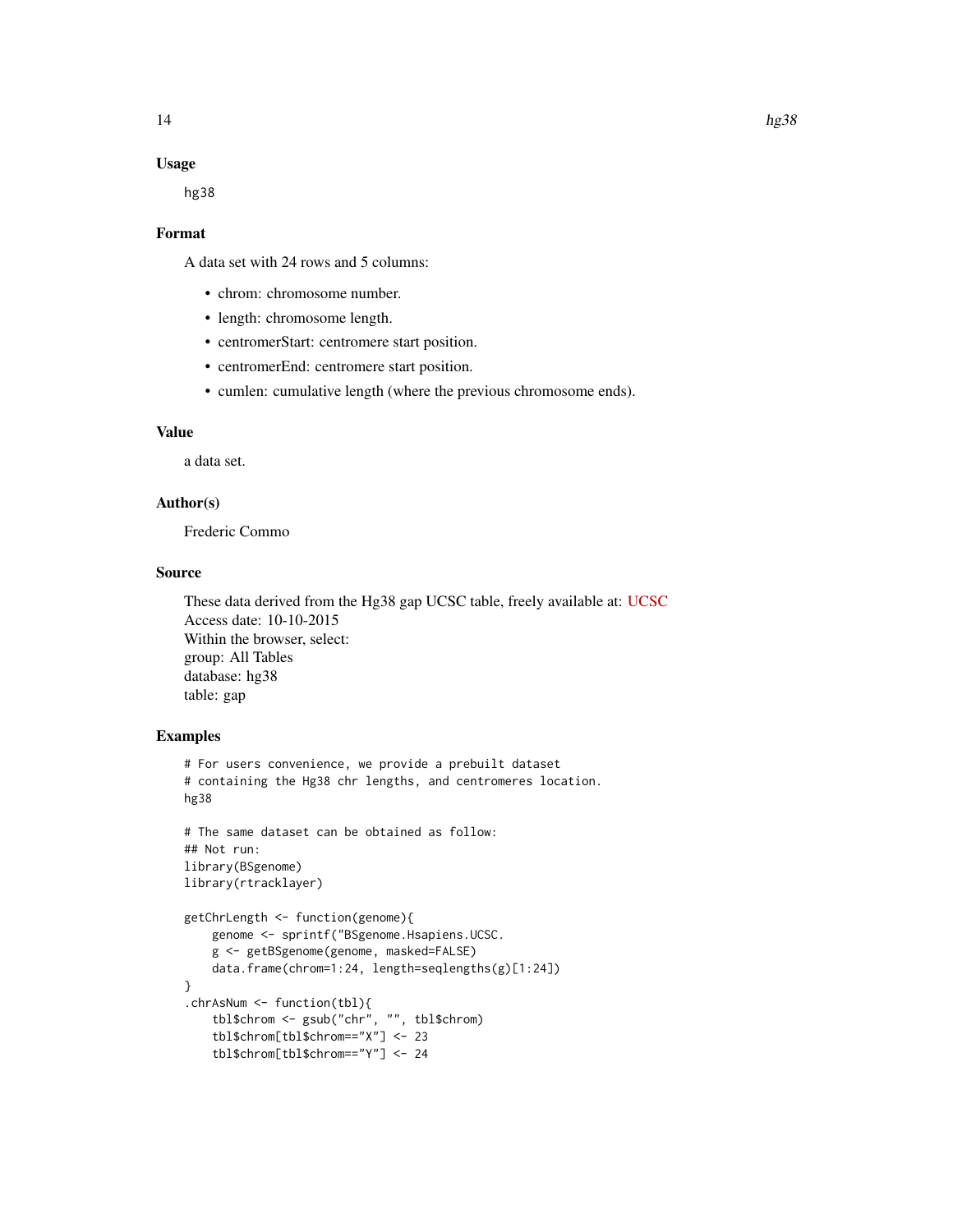```
tbl$chrom <- as.numeric(tbl$chrom)
    tbl[order(tbl$chrom),]
}
getCentromeres <- function(genome){
    mySession <- try(browserSession("UCSC"), silent=TRUE)
    # In case it fails, use another mirror
    if(inherits(mySession, "try-error"))
        mySession <- browserSession("UCSC",
                                    url="http://genome-euro.ucsc.edu/cgi-bin/")
    genome(mySession) <- genome
    obj <- ucscTableQuery(mySession, table="gap")
    tbl <- getTable(obj)
    if(!"centromere"
        return(NULL)
    tbl <- tbl[tbl$type=="centromere", c("chrom", "chromStart", "chromEnd")]
    colnames(tbl)[2:3] <- c("centromerStart", "centromerEnd")
    .chrAsNum(tbl)
}
makeHg <- function(genome){
    chrL <- getChrLength(genome)
    ctm <- getCentromeres(genome)
    # Notice that, in case of Hg38, centromeres locations are in Hg19.
    if(is.null(ctm))
        ctm <- getCentromeres("hg19")
    tbl <- merge(chrL, ctm, by="chrom")
    cumlen <- c(0, cumsum(as.numeric(tbl$length))[-nrow(tbl)])
    cbind.data.frame(tbl, cumlen=cumlen)
}
hg38 <- makeHg("hg38")
hg38
## End(Not run)
```
<span id="page-14-1"></span>multiplot *Static Genomic Profile and LOH Visualization*

#### Description

This function display a static view of the genomic profile and the allelic difference stored in an object of class ["rCGH"](#page-20-1).

If no allelic difference is available, the genomic profile only is displayed.

#### Usage

```
## S4 method for signature 'rCGH'
multiplot(object, symbol=NULL, gain=.5,
   loss=(-.5), minLen=10, pCol = "grey50", Glcol = c("blue", "red3"),L=matrix(seq(1, 12)), p=c(1/2, 1/4, 1/4), Title=NULL, ylim=NULL)
```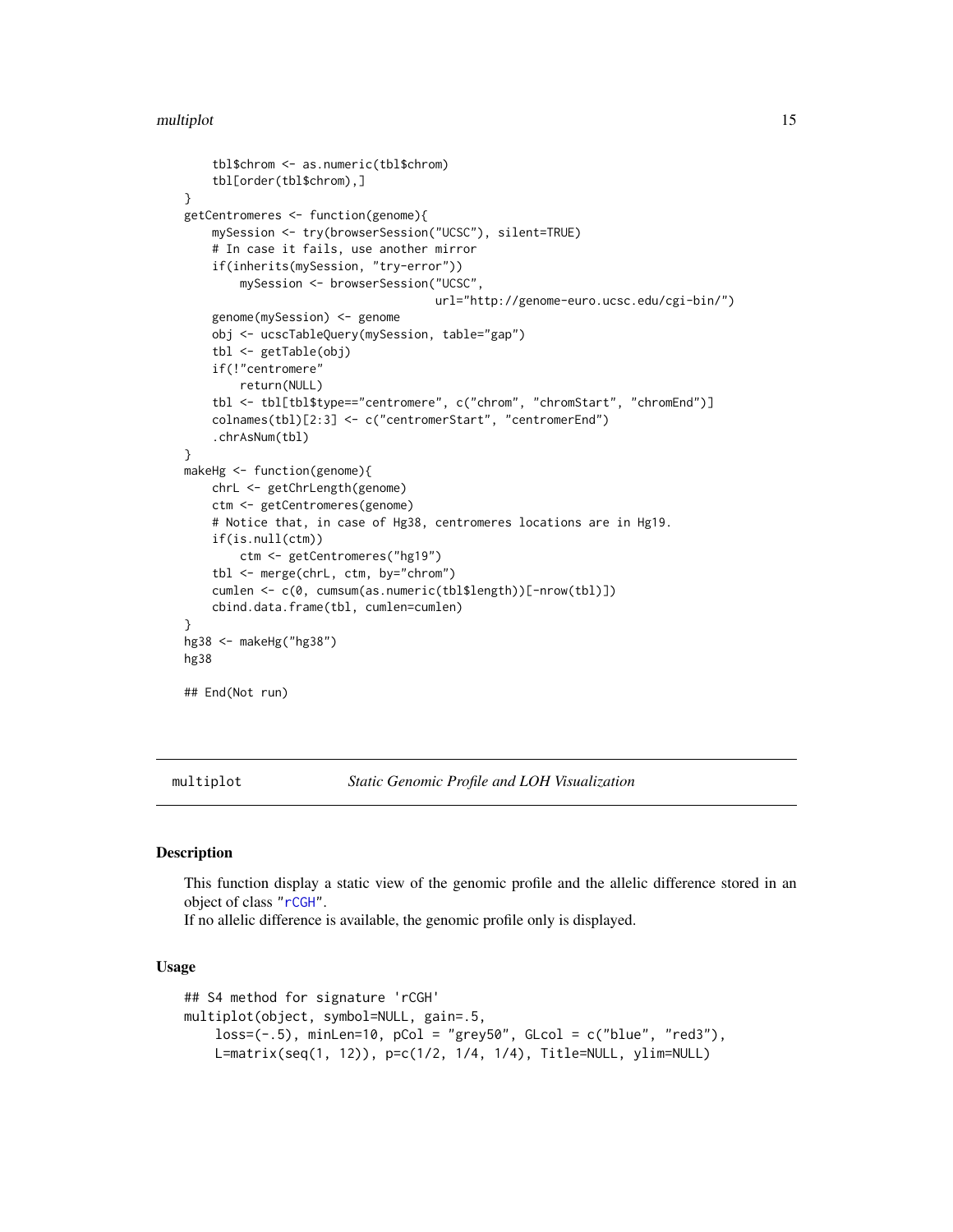## <span id="page-15-0"></span>Arguments

| object | : An object of class "rCGH"                                                                                                                                                                                                                    |
|--------|------------------------------------------------------------------------------------------------------------------------------------------------------------------------------------------------------------------------------------------------|
| symbol | : character. A valid HUGO symbol (case insensitive).                                                                                                                                                                                           |
| gain   | : numeric. A gain threshold value (in $Log2(Ratio)$ ). Segments greater, or equal<br>to, this value will be colored, as specified by GLcol.                                                                                                    |
| loss   | : numeric. A loss threshold value (in $Log2(Ratio)$ ). Segments lower, or equal<br>to, this value will be colored, as specified by GLcol.                                                                                                      |
| minLen | : numeric. The mininal length for a segment, expressed in Kb. When NULL<br>(default), segments are reported as they have been computed by segment CGH.<br>Segments shorter than the specified value are re-merged otherwise.                   |
| pCol   | : string. The probe points color. Default is "grey50".                                                                                                                                                                                         |
| GLcol  | : vector. A vector of 2 colors: the gained and lost segments colors, respectively.<br>Default is "blue" for gains and "red3" for losses.                                                                                                       |
| L      | : matrix. A matrix defining the layout. Default is 12 lines.                                                                                                                                                                                   |
| p      | : numeric. The proportion of each plot within the plot window. Default is 1/2,<br>1/4, 1/4, which corresponds to 6-4-4 lines for the genomic profile in Log2R,<br>in copy number, and the LOH plot, respectiviely, and given a 12-line layout. |
| Title  | : character string. A title for the plot. If NULL (default), the sample name (when<br>exists) is used.                                                                                                                                         |
| ylim   | : numeric. A vector of two values specifying the y-axis range. See plotProfile.                                                                                                                                                                |

## Value

None.

## Note

If no allelic difference is available, the genomic profile only is displayed.

## Author(s)

Frederic Commo

## See Also

[plotDensity](#page-16-1), [plotProfile](#page-18-1), [plotLOH](#page-17-1), [view](#page-34-1)

## Examples

```
filePath <- system.file("extdata", "Affy_cytoScan.cyhd.CN5.CNCHP.txt.bz2",
    package = "rCGH")
cgh <- readAffyCytoScan(filePath, sampleName = "AffyScHD")
cgh <- adjustSignal(cgh, nCores=1)
cgh <- segmentCGH(cgh, nCores=1)
cgh <- EMnormalize(cgh)
```
# Static visalizations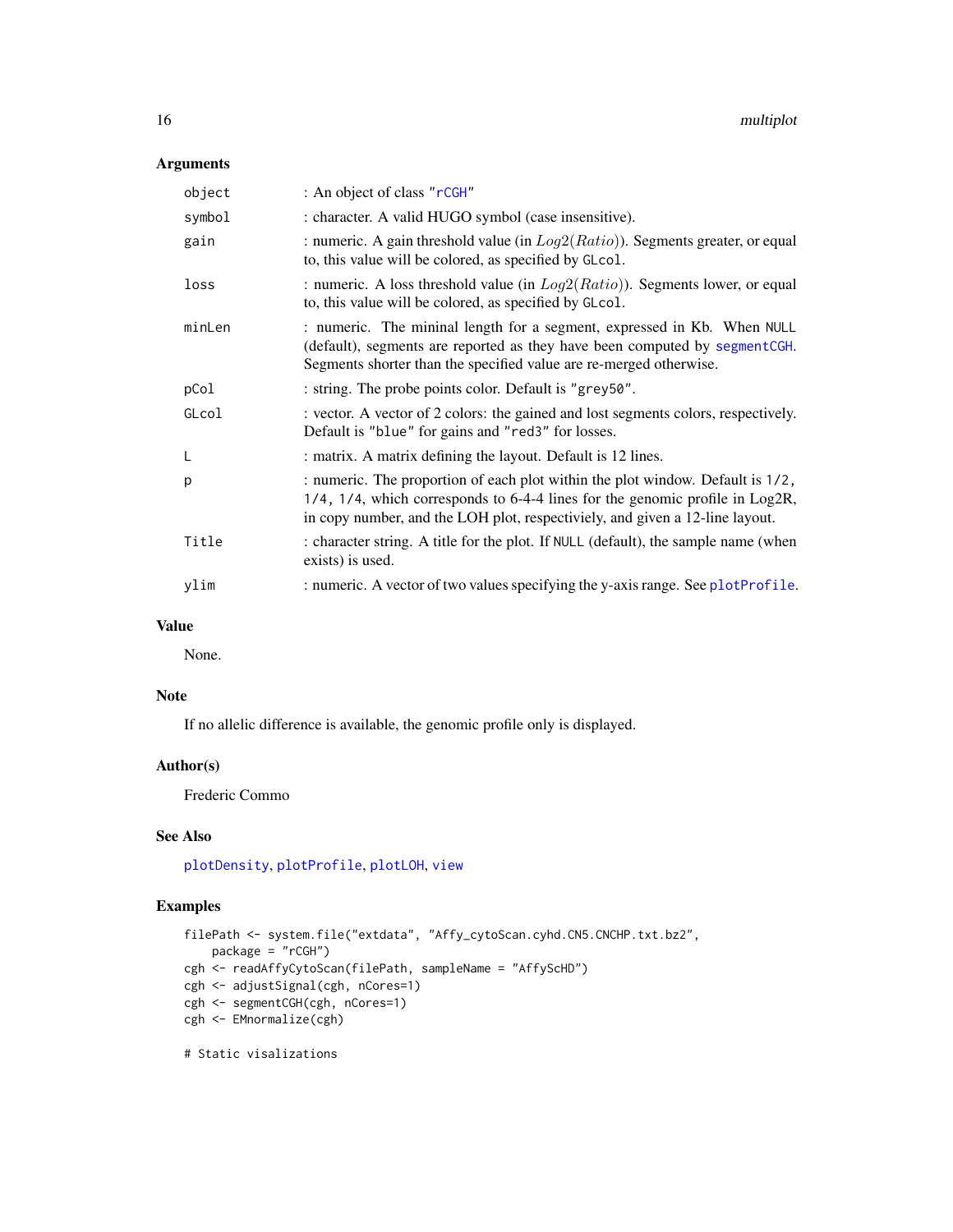## <span id="page-16-0"></span>plotDensity 17

```
multiplot(cgh, symbol = "erbb2")
```
<span id="page-16-1"></span>plotDensity *Visualizing the Log2Ratios Density and Centralization Decision*

## Description

This function display the distribution of the Log2Ratios, as well as how the ["EMnormalize"](#page-8-1) step estimates the mixture of gaussian populations, and choose a centralization value.

## Usage

## S4 method for signature 'rCGH' plotDensity(object, breaks=NULL, Title=NULL,...)

#### Arguments

| object   | : An object of class " $r$ CGH"                                                                                                   |
|----------|-----------------------------------------------------------------------------------------------------------------------------------|
| breaks   | : The number of breaks to use. See hist. When NULL (default), breaks is<br>arbitrarily defined from the number of values to draw. |
| Title    | : character string. A title for the density plot. If NULL (default), the sample name<br>(when exists) will be used.               |
| $\ddots$ | : Other graphical parameters supported by par.                                                                                    |

## Value

None.

## Author(s)

Frederic Commo

## See Also

[plotProfile](#page-18-1), [plotLOH](#page-17-1), [multiplot](#page-14-1), [view](#page-34-1)

```
filePath <- system.file("extdata", "Affy_cytoScan.cyhd.CN5.CNCHP.txt.bz2",
   package = "rCGH")
cgh <- readAffyCytoScan(filePath, sampleName = "AffyScHD")
cgh <- adjustSignal(cgh, nCores=1)
cgh <- segmentCGH(cgh, nCores=1)
cgh <- EMnormalize(cgh)
plotDensity(cgh)
```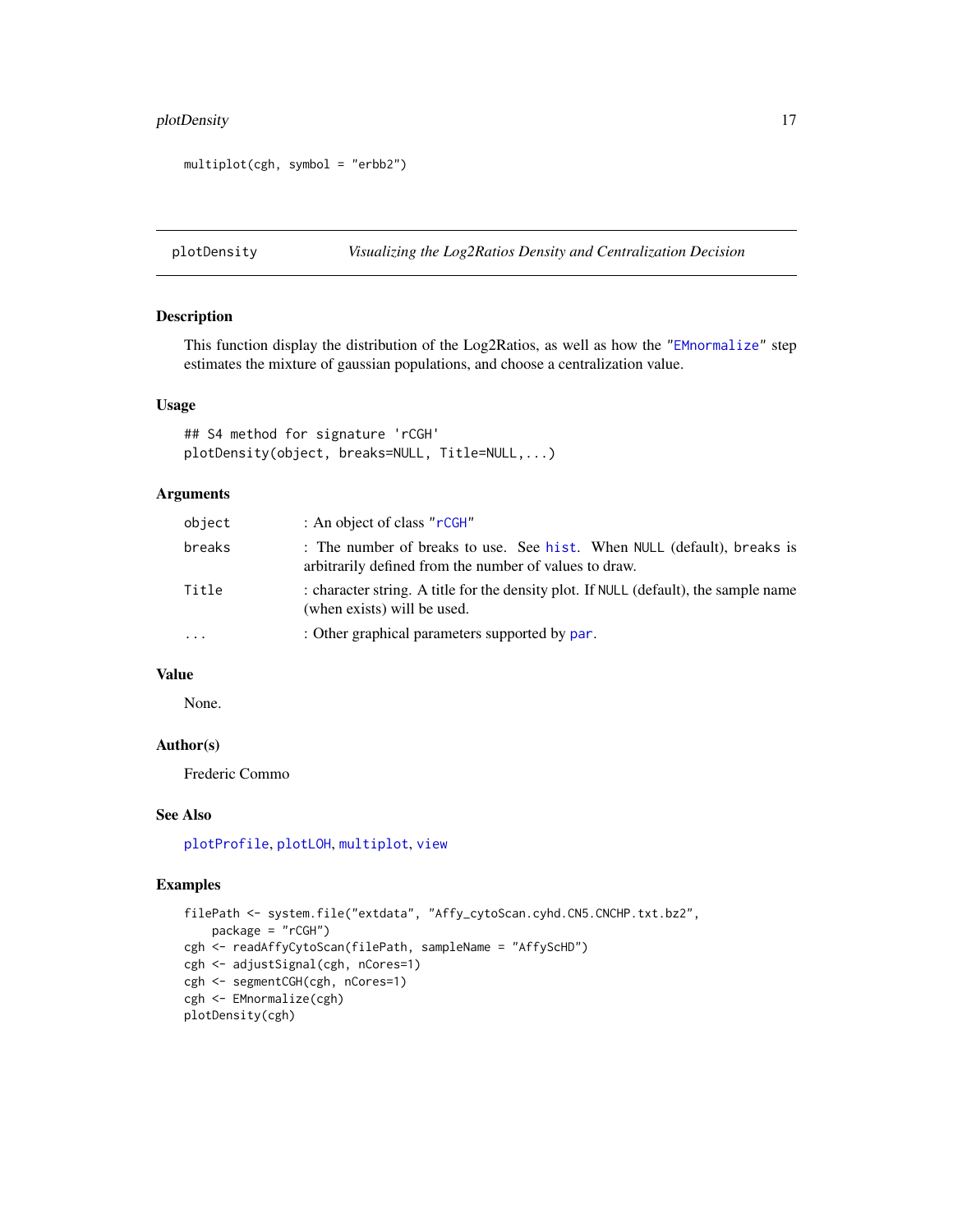<span id="page-17-1"></span><span id="page-17-0"></span>

## Description

This function display a static view of the allele differences, when available.

#### Usage

```
## S4 method for signature 'rCGH'
plotLOH(object, Title=NULL)
```
## Arguments

| object | : An object of class " $r$ CGH"                                                                                |
|--------|----------------------------------------------------------------------------------------------------------------|
| Title  | : character string. A title for the density plot. If NULL (default), the sample name<br>(when exists) is used. |

## Value

None.

## Author(s)

Frederic Commo

## See Also

[plotDensity](#page-16-1), [plotProfile](#page-18-1), [multiplot](#page-14-1), [view](#page-34-1)

## Examples

```
filePath <- system.file("extdata", "Affy_cytoScan.cyhd.CN5.CNCHP.txt.bz2",
    package = "rCGH")
cgh <- readAffyCytoScan(filePath, sampleName = "AffyScHD")
cgh <- adjustSignal(cgh, nCores=1)
cgh <- segmentCGH(cgh, nCores=1)
cgh <- EMnormalize(cgh)
# Static visalizations
```
plotLOH(cgh)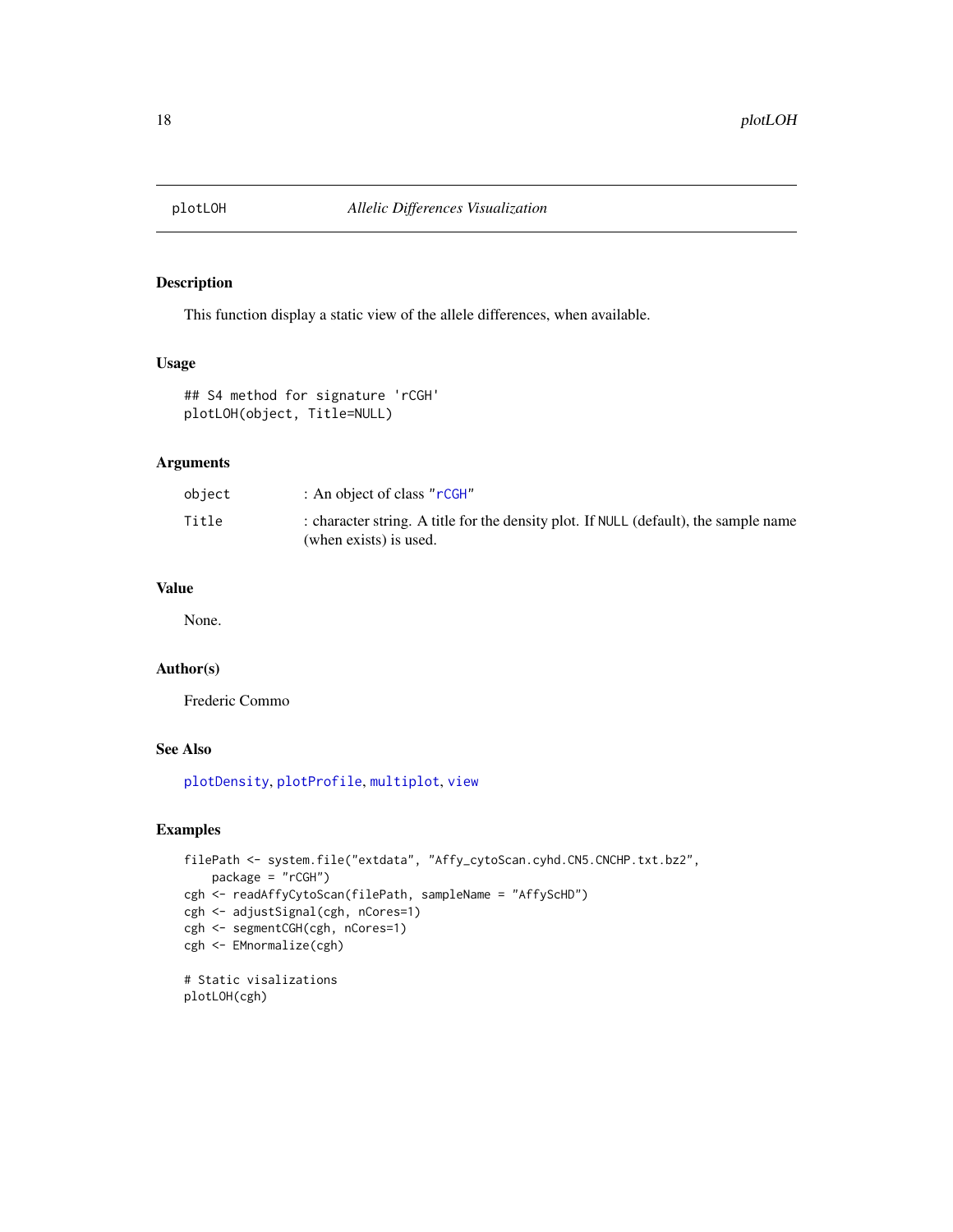<span id="page-18-1"></span><span id="page-18-0"></span>

## Description

This function display a static view of the genomic profile stored in an object of class ["rCGH"](#page-20-1).

## Usage

```
## S4 method for signature 'rCGH'
plotProfile(object, showCopy=FALSE, symbol=NULL,
   gain=.5, loss=(-.5), minLen = 10, pCol = "grey50",
   GLcol = c("blue", "red3"), Title=NULL, ylim=NULL)
```
## Arguments

| object   | : An object of class "rCGH"                                                                                                                                                                                          |
|----------|----------------------------------------------------------------------------------------------------------------------------------------------------------------------------------------------------------------------|
| showCopy | : logical. To show the estimated copy numbers instead of the Log2Ratios. de-<br>fault is FALSE.                                                                                                                      |
| symbol   | : character. A valid HUGO symbol (case insensitive).                                                                                                                                                                 |
| gain     | : numeric. A gain threshold value (in $Log2(Ratio)$ ) from where gained seg-<br>ments will be shown, in blue.                                                                                                        |
| loss     | : numeric. A loss threshold value (in $Log2(Ratio)$ ) from where lossed segments<br>will be shown, in red.                                                                                                           |
| minLen   | : numeric. The mininal length for a segment, in Kb. When NULL (default),<br>segments are reported as they have been computed with segment CGH, segments<br>shorter than the specified value are re-merged otherwise. |
| pCol     | : string. The probe points color. DEfault is "grey50".                                                                                                                                                               |
| GLcol    | : vector. A vector of 2 colors: the gained and lost segments colors, respectively.<br>Default is "blue" for gains and "red3" for losses.                                                                             |
| Title    | : character string. A title for the density plot. If NULL (default), the sample name<br>(when exists) is used.                                                                                                       |
| ylim     | : numeric. A vector of two values specifying a range for the y-axis. If NULL<br>(default), the range of Log2Ratio is used.                                                                                           |

## Value

None.

## Author(s)

Frederic Commo

## See Also

[plotDensity](#page-16-1), [plotLOH](#page-17-1), [multiplot](#page-14-1), [view](#page-34-1)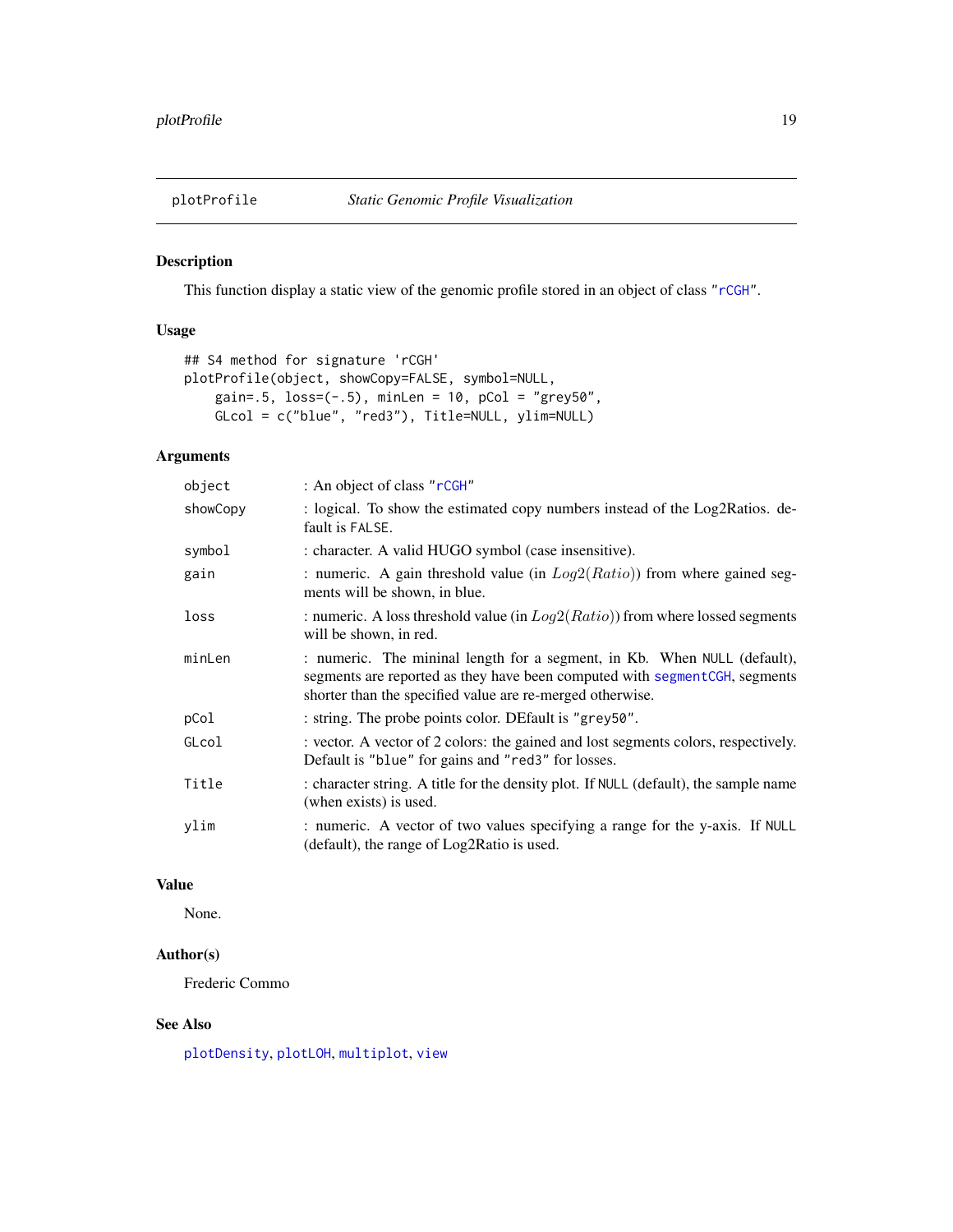## Examples

```
filePath <- system.file("extdata", "Affy_cytoScan.cyhd.CN5.CNCHP.txt.bz2",
   package = "rCGH")
cgh <- readAffyCytoScan(filePath, sampleName = "AffyScHD")
cgh <- adjustSignal(cgh, nCores=1)
cgh <- segmentCGH(cgh, nCores=1)
cgh <- EMnormalize(cgh)
# Static visalization using Log2Ratios
plotProfile(cgh, symbol = "erbb2")
# Static visalization using estimated copy numbers
plotProfile(cgh, showCopy = TRUE, symbol = "erbb2")
```
<span id="page-19-1"></span>rCGH-Agilent-class *Class* "rCGH-Agilent"

#### Description

An instance of class "rCGH-Agilent", which inherits from the superclass ["rCGH"](#page-20-1). Slots described below are used to store sample information, analysis parameters, and segmentation results. All are accessible through specific ["Accessors"](#page-5-1) functions.

#### Objects from the Class

Objects can be created by calls of the form new("rCGH-Agilent", ...).

#### **Slots**

info: Object of class "character": where sample information can be stored. See [getInfo](#page-5-1) and [setInfo](#page-33-1).

cnSet: Object of class "data.frame": the full data set. See [getCNset](#page-5-1).

param: Object of class "list": the analysis parameters stored for traceability. [getParam](#page-5-1).

segTable: Object of class "data.frame": the segmentation table. [getSegTable](#page-5-1).

## Extends

Class ["rCGH"](#page-20-1), directly.

#### Methods

No methods defined with class "rCGH-Agilent" in the signature.

#### Author(s)

Frederic Commo

<span id="page-19-0"></span>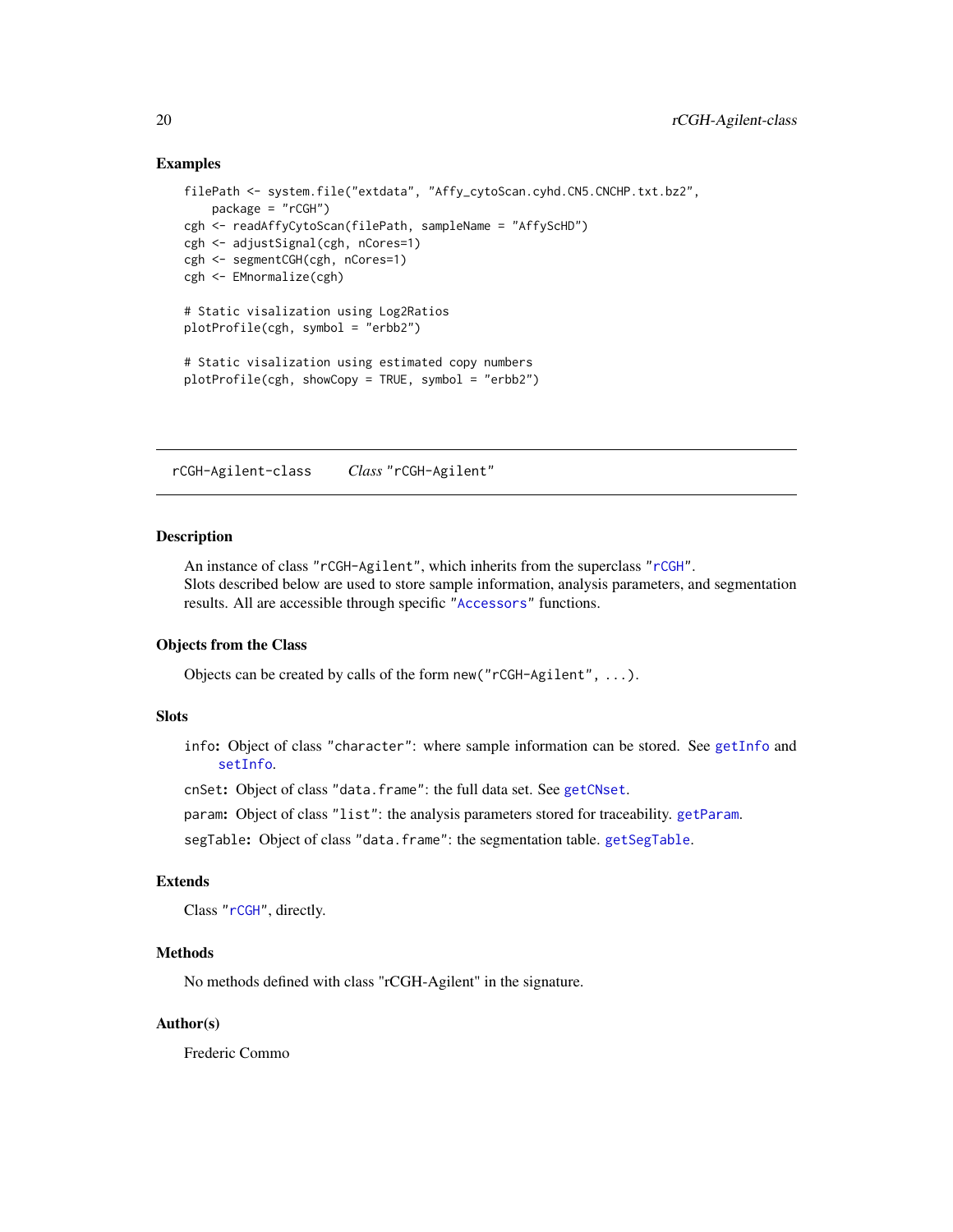#### <span id="page-20-0"></span>rCGH-class 21

#### See Also

["rCGH"](#page-20-1), ["rCGH-cytoScan"](#page-21-1), ["rCGH-SNP6"](#page-24-1), ["rCGH-generic"](#page-22-1)

#### Examples

showClass("rCGH-Agilent")

<span id="page-20-1"></span>rCGH-class *Class* "rCGH"

## **Description**

Class ["rCGH"](#page-20-1) is a superclass living on top of ["rCGH-Agilent"](#page-19-1), ["rCGH-SNP6"](#page-24-1), ["rCGH-cytoScan"](#page-21-1), ["rCGH-oncoScan"](#page-23-1), and ["rCGH-generic"](#page-22-1). These objects inherit most of the properties of the superclass, and allow specific parameterizations used during the analysis process.

Objects are created by platform-specific read functions: ["readAgilent"](#page-28-1), ["readAffySNP6"](#page-27-1), and ["readAffyCytoScan"](#page-25-1), each corresponding to their matched file format.

A supplementary ["readGeneric"](#page-29-1) allows the user to create a ["rCGH"](#page-20-1) object from custom arrays. Slots described below are used to store sample information and analysis parameters, as well as segmentation results. All are accessible through specific ["Accessors"](#page-5-1) functions.

#### Objects from the Class

Objects can be created by calls of the form new ( $"rCGH", \ldots$ ).

Slots content are updated at each different analysis step, and are accessible through specific get functions.

## Slots

info: Object of class "character": where sample information can be stored. See ["getInfo"](#page-5-1) and ["setInfo"](#page-33-1).

cnSet: Object of class "data.frame": the full data set. See ["getCNset"](#page-5-1).

param: Object of class "list": the analysis parameters stored for traceability. See ["getParam"](#page-5-1).

segTable: Object of class "data.frame": the segmentation table. See ["getSegTable"](#page-5-1).

## Methods

```
show signature(object = "rCGH"): ...
```
#### Author(s)

Frederic Commo

## See Also

["rCGH-Agilent"](#page-19-1), ["rCGH-SNP6"](#page-24-1), ["rCGH-cytoScan"](#page-21-1), ["rCGH-generic"](#page-22-1)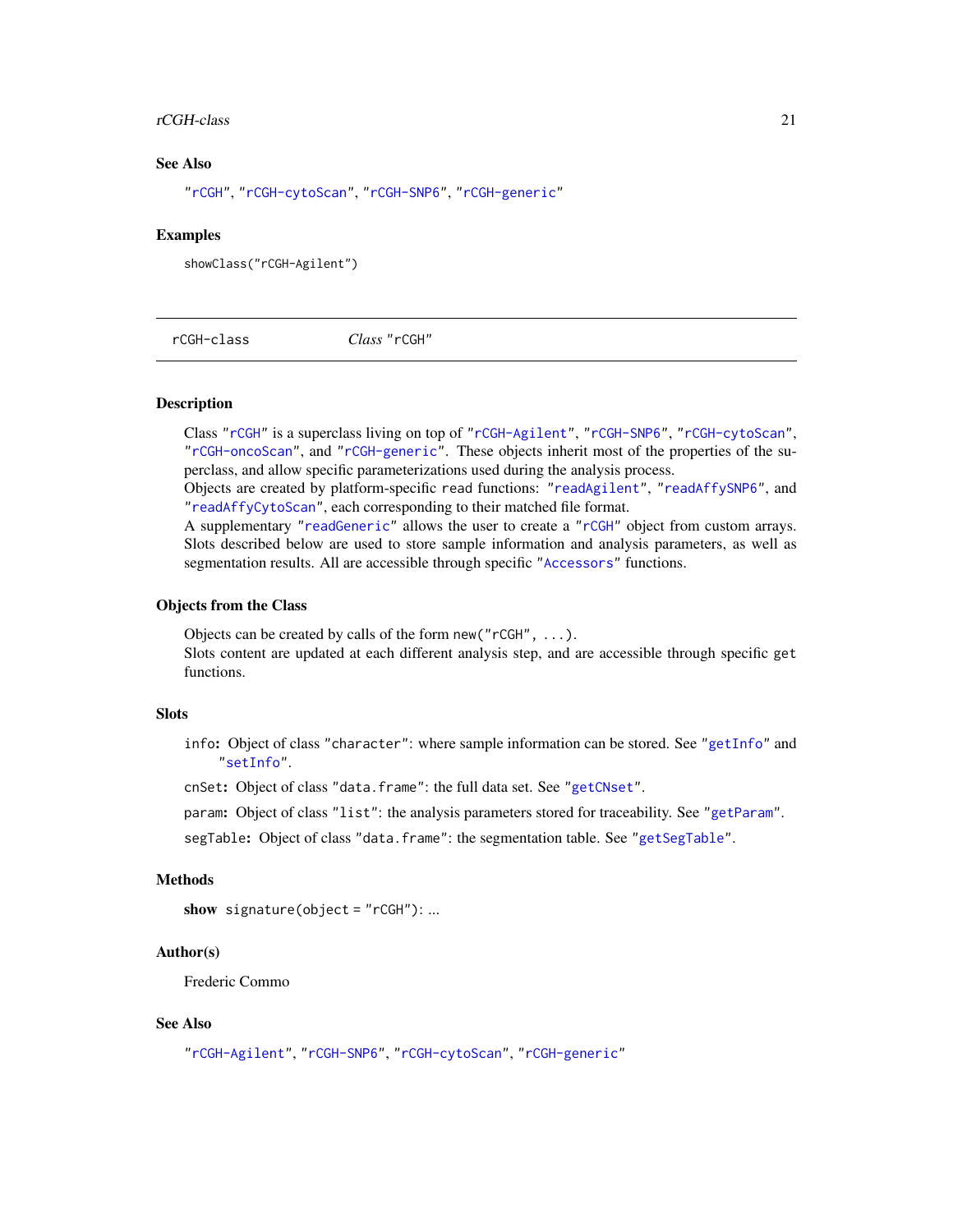## <span id="page-21-0"></span>Examples

showClass("rCGH")

<span id="page-21-1"></span>rCGH-cytoScan-class *Class* "rCGH-cytoScan"

## Description

An instance of class "rCGH-cytoScan", which inherits from the superclass ["rCGH"](#page-20-1). Slots described below are used to store sample information, analysis parameters, and segmentation results. All are accessible through specific ["Accessors"](#page-5-1) functions.

## Objects from the Class

Objects can be created by calls of the form new("rCGH-cytoScan", ...).

## **Slots**

info: Object of class "character": where sample information can be stored. See [getInfo](#page-5-1) and [setInfo](#page-33-1).

cnSet: Object of class "data.frame": the full data set. See [getCNset](#page-5-1).

param: Object of class "list": the analysis parameters stored for traceability. [getParam](#page-5-1).

segTable: Object of class "data.frame": the segmentation table. [getSegTable](#page-5-1).

#### Extends

Class ["rCGH"](#page-20-1), directly.

## Methods

No methods defined with class "rCGH-cytoScan" in the signature.

## Author(s)

Frederic Commo

## See Also

["rCGH"](#page-20-1), ["rCGH-Agilent"](#page-19-1), ["rCGH-SNP6"](#page-24-1), ["rCGH-generic"](#page-22-1)

## Examples

showClass("rCGH-cytoScan")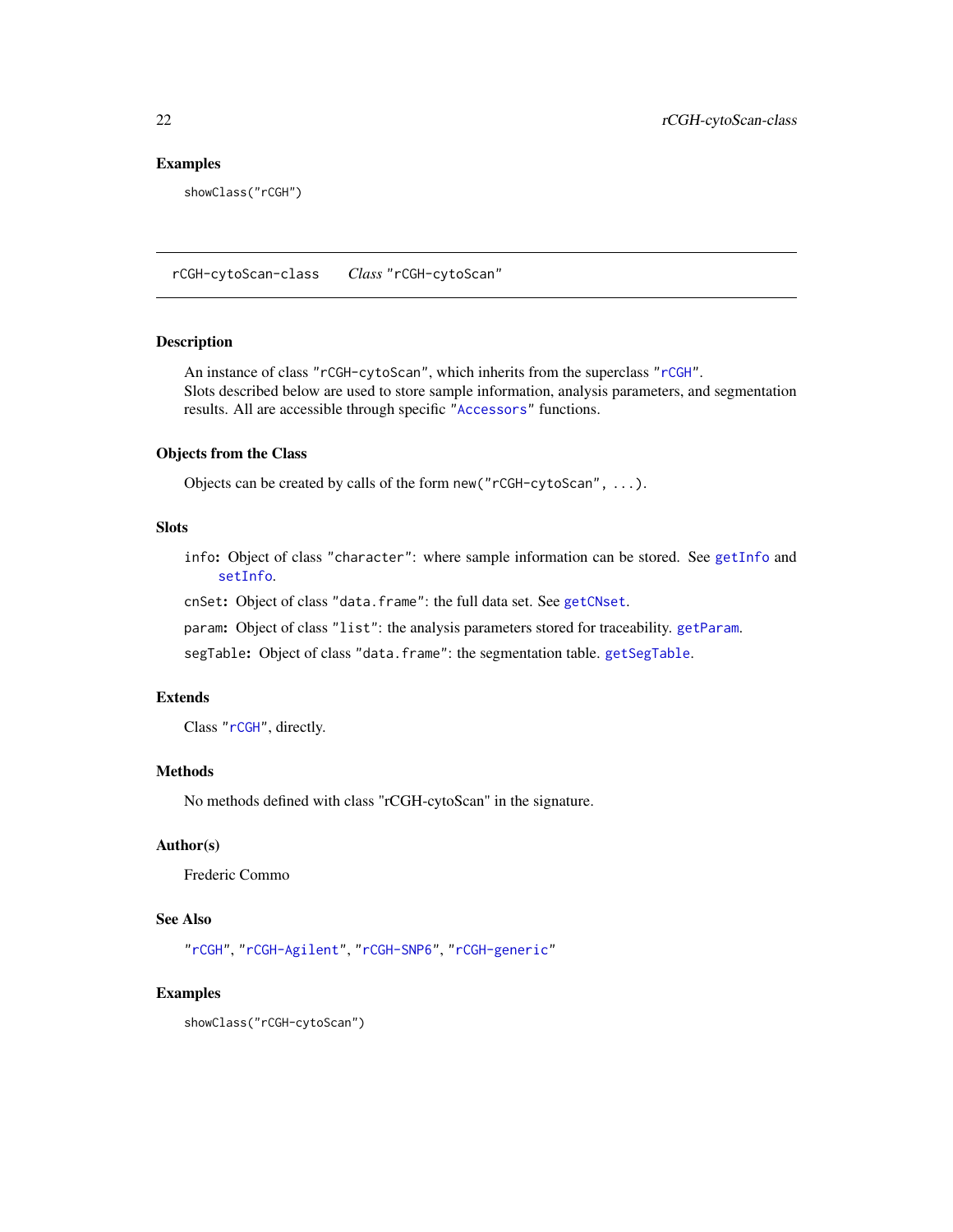## <span id="page-22-1"></span><span id="page-22-0"></span>Description

An instance of class "rCGH-generic", which inherits from the superclass ["rCGH"](#page-20-1). Slots described below are used to store sample information, analysis parameters, and segmentation results. All are accessible through specific ["Accessors"](#page-5-1) functions.

#### Objects from the Class

Objects can be created by calls of the form new("rCGH-generic", ...).

## Slots

info: Object of class "character": where sample information can be stored. See [getInfo](#page-5-1) and [setInfo](#page-33-1).

cnSet: Object of class "data.frame": the full data set. See [getCNset](#page-5-1).

param: Object of class "list": the analysis parameters stored for traceability. [getParam](#page-5-1).

segTable: Object of class "data.frame": the segmentation table.[getSegTable](#page-5-1).

#### Extends

Class ["rCGH"](#page-20-1), directly.

## Methods

No methods defined with class "rCGH-generic" in the signature.

## Author(s)

Frederic Commo

## See Also

["rCGH"](#page-20-1), ["rCGH-Agilent"](#page-19-1), ["rCGH-SNP6"](#page-24-1), ["rCGH-cytoScan"](#page-21-1)

## Examples

showClass("rCGH-generic")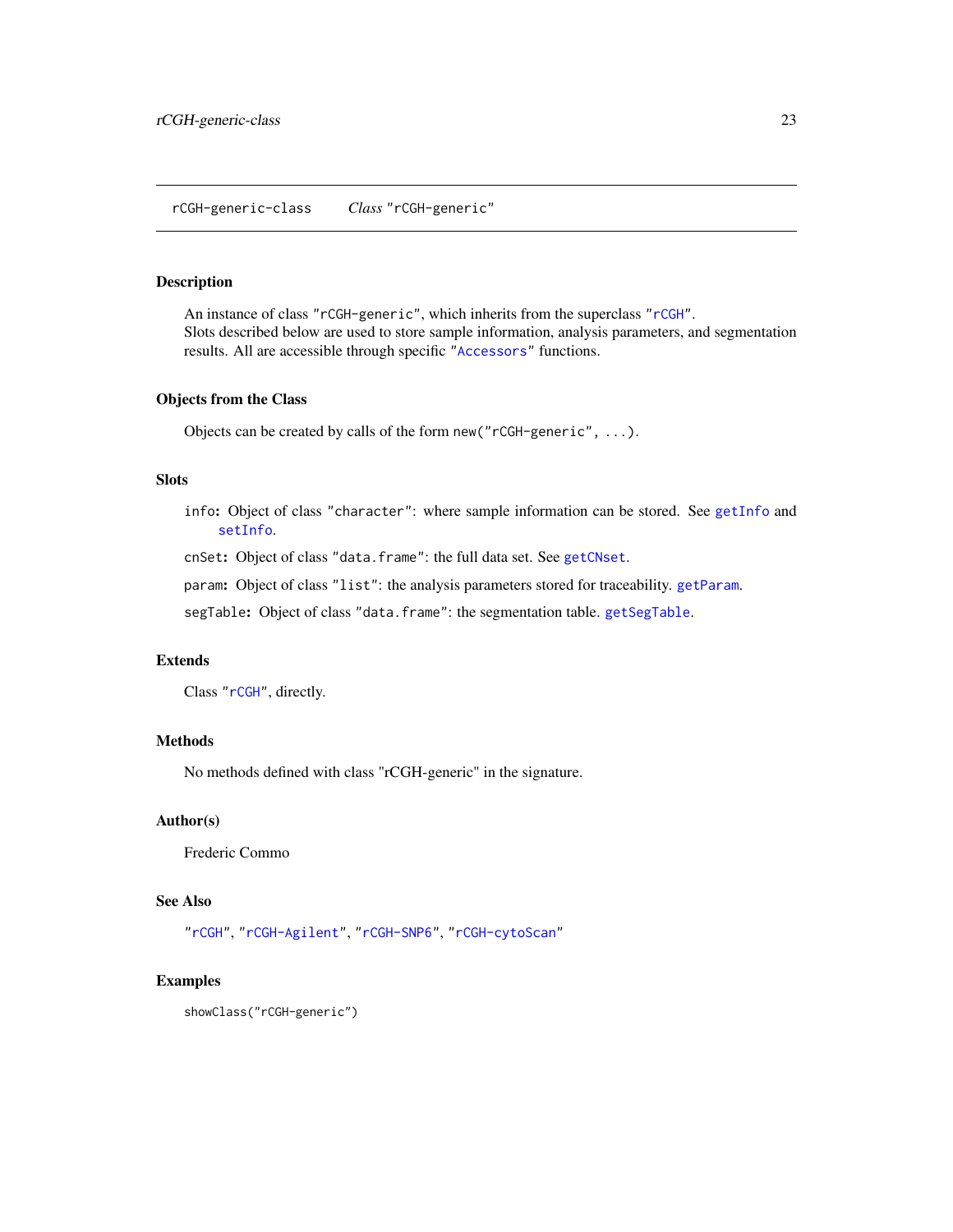<span id="page-23-1"></span><span id="page-23-0"></span>rCGH-oncoScan-class *Class* "rCGH-oncoScan"

#### Description

An instance of class "rCGH-oncoScan", which inherits from the superclass ["rCGH"](#page-20-1). Slots described below are used to store sample information, analysis parameters, and segmentation results. All are accessible through specific ["Accessors"](#page-5-1) functions.

#### Objects from the Class

Objects can be created by calls of the form new("rCGH-oncoScan", ...).

## **Slots**

info: Object of class "character": where sample information can be stored. See [getInfo](#page-5-1) and [setInfo](#page-33-1).

cnSet: Object of class "data.frame": the full data set. See [getCNset](#page-5-1).

param: Object of class "list": the analysis parameters stored for traceability. [getParam](#page-5-1).

segTable: Object of class "data.frame": the segmentation table. [getSegTable](#page-5-1).

## Extends

Class ["rCGH"](#page-20-1), directly.

#### **Methods**

No methods defined with class "rCGH-oncoScan" in the signature.

## Author(s)

Frederic Commo

## See Also

["rCGH"](#page-20-1), ["rCGH-Agilent"](#page-19-1), ["rCGH-SNP6"](#page-24-1), ["rCGH-cytoScan"](#page-21-1), ["rCGH-generic"](#page-22-1)

## Examples

showClass("rCGH-oncoScan")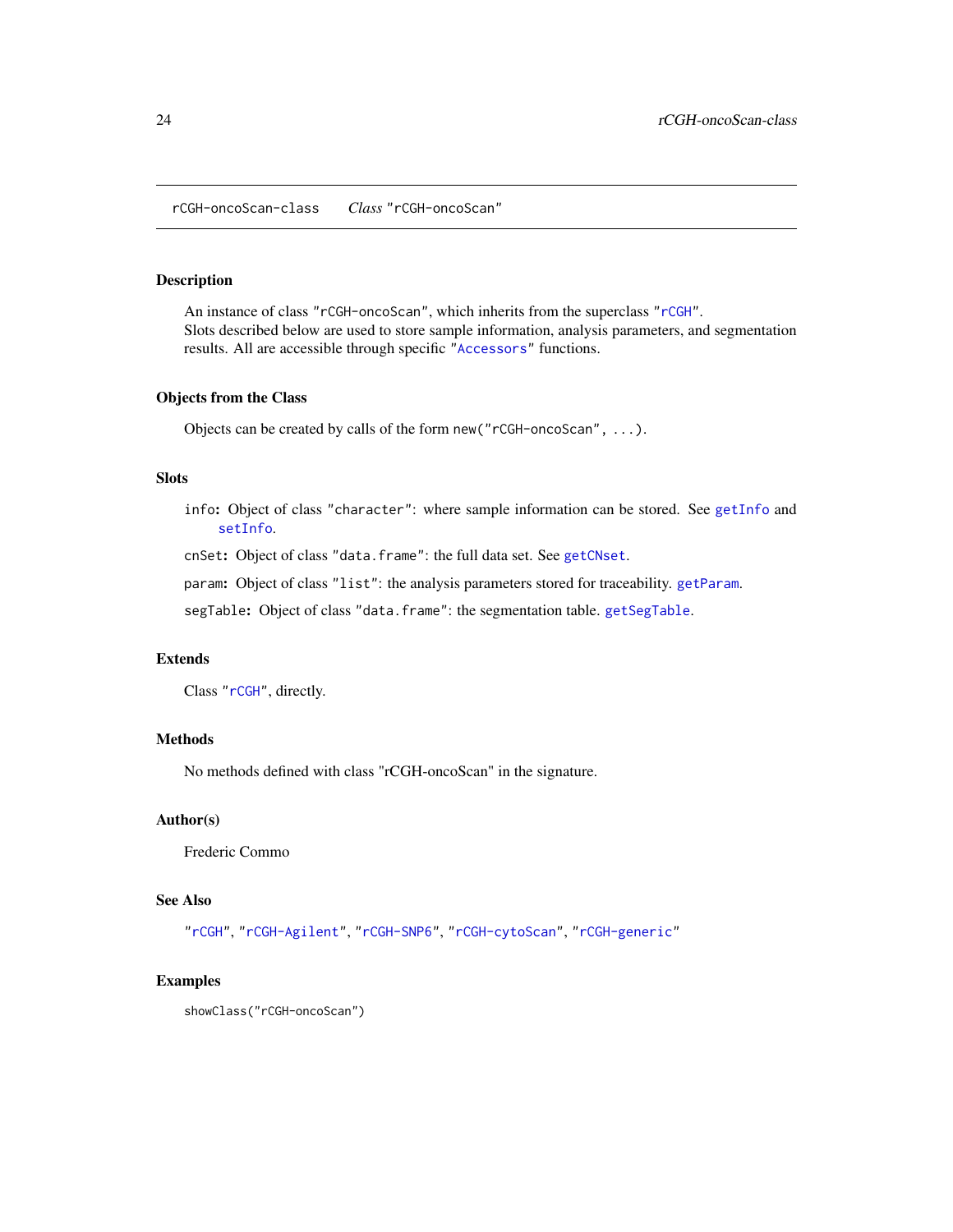#### <span id="page-24-1"></span><span id="page-24-0"></span>Description

An instance of class "rCGH-SNP6", which inherits from the superclass ["rCGH"](#page-20-1). Slots described below are used to store sample information, analysis parameters, and segmentation results. All are accessible through specific ["Accessors"](#page-5-1) functions.

#### Objects from the Class

Objects can be created by calls of the form new("rCGH-SNP6", ...).

## Slots

info: Object of class "character": where sample information can be stored. See [getInfo](#page-5-1) and [setInfo](#page-33-1).

cnSet: Object of class "data.frame": the full data set. See [getCNset](#page-5-1).

param: Object of class "list": the analysis parameters stored for traceability. [getParam](#page-5-1).

segTable: Object of class "data.frame": the segmentation table. [getSegTable](#page-5-1).

## Extends

Class ["rCGH"](#page-20-1), directly.

#### **Methods**

No methods defined with class "rCGH-SNP6" in the signature.

## Author(s)

Frederic Commo

## See Also

["rCGH"](#page-20-1), ["rCGH-Agilent"](#page-19-1), ["rCGH-cytoScan"](#page-21-1)

## Examples

showClass("rCGH-SNP6")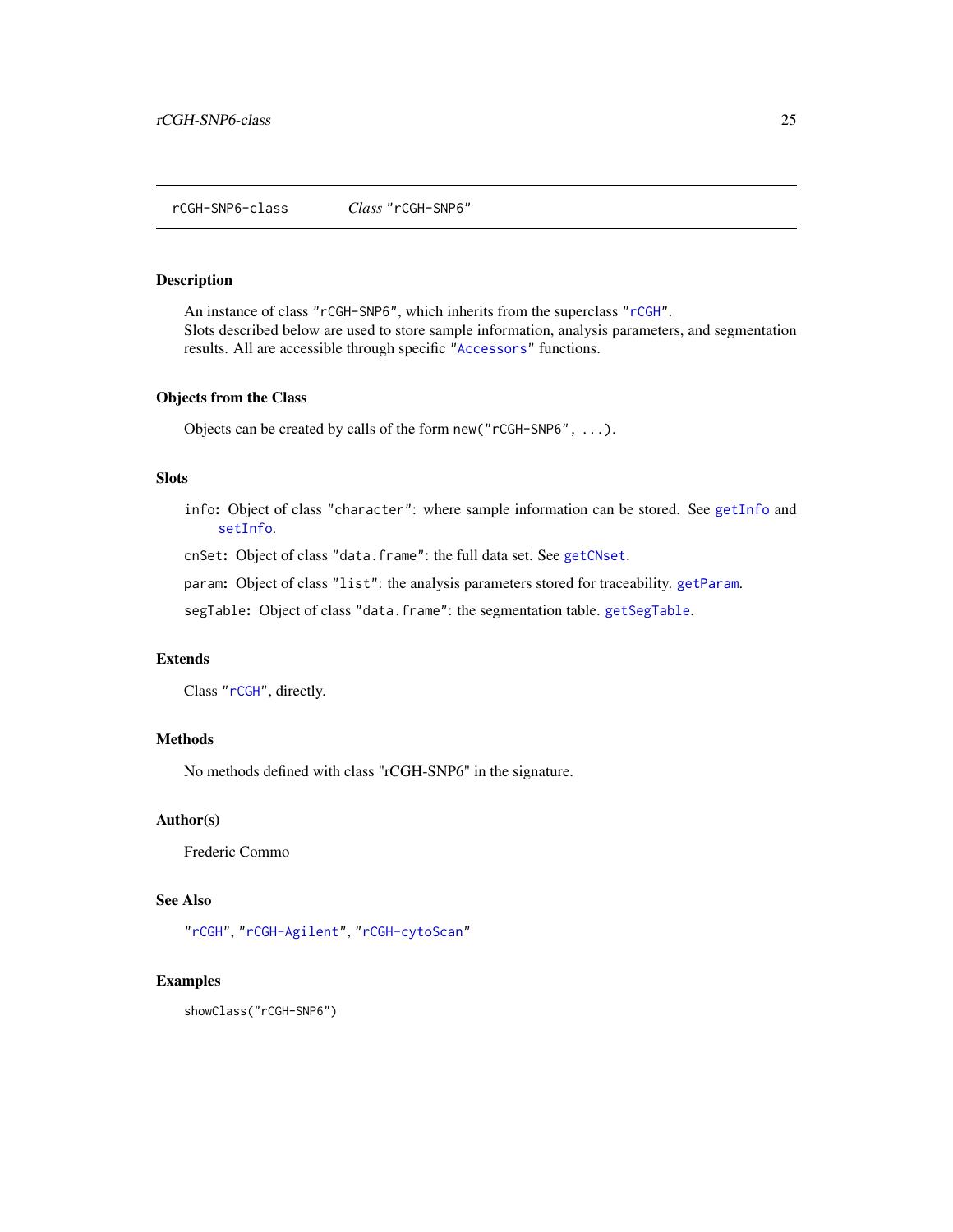<span id="page-25-1"></span><span id="page-25-0"></span>

## Description

A constructor function which takes an Affymetrix cytoScanHD cychp.txt (or cnchp.txt) file as input, possibly in a compressed format (.bz2 or .gz).

These files are exported from Chromosome Analysis Suite (ChAS) or Affymetrix Power Tools (see References section).

## Usage

```
readAffyCytoScan(filePath, sampleName=NA, labName=NA,
   useProbes=c("snp", "cn", "all"), genome = c("hg19", "hg18", "hg38"),
   ploidy = 2, verbose=TRUE)
```
## Arguments

| filePath   | : string. A path to an Affymetrix cytoScanHD cychp.txt (or cnchp.txt) file.                                                                       |
|------------|---------------------------------------------------------------------------------------------------------------------------------------------------|
| sampleName | : string. A sample Id. Optional.                                                                                                                  |
| labName    | : string. A lab Id. Optional.                                                                                                                     |
| useProbes  | : character. What probes to consider. Possible choices are SNP probes only<br>("snp", default), CN probes only ("cn"), or all the probes ("all"). |
| genome     | : string. The genome build to use. Supported genomes are hg18, hg19 (default),<br>and $hg38$ .                                                    |
| ploidy     | : numeric. A priori plody value, when known, to adjust the estimation of copy<br>numbers. Default is 2.                                           |
| verbose    | : logical. When TRUE (default), progress is printed.                                                                                              |

#### Details

When available in the file preambule, several array information will be stored in Object@info: scanning date, grid version,...

Any other useful item can be stored using [setInfo](#page-33-1).

## Value

An object of class ["rCGH"](#page-20-1)

## Author(s)

Frederic Commo

## References

[Affymetrix Power Tools](http://www.affymetrix.com/estore/partners_programs/programs/developer/tools/powertools.affx)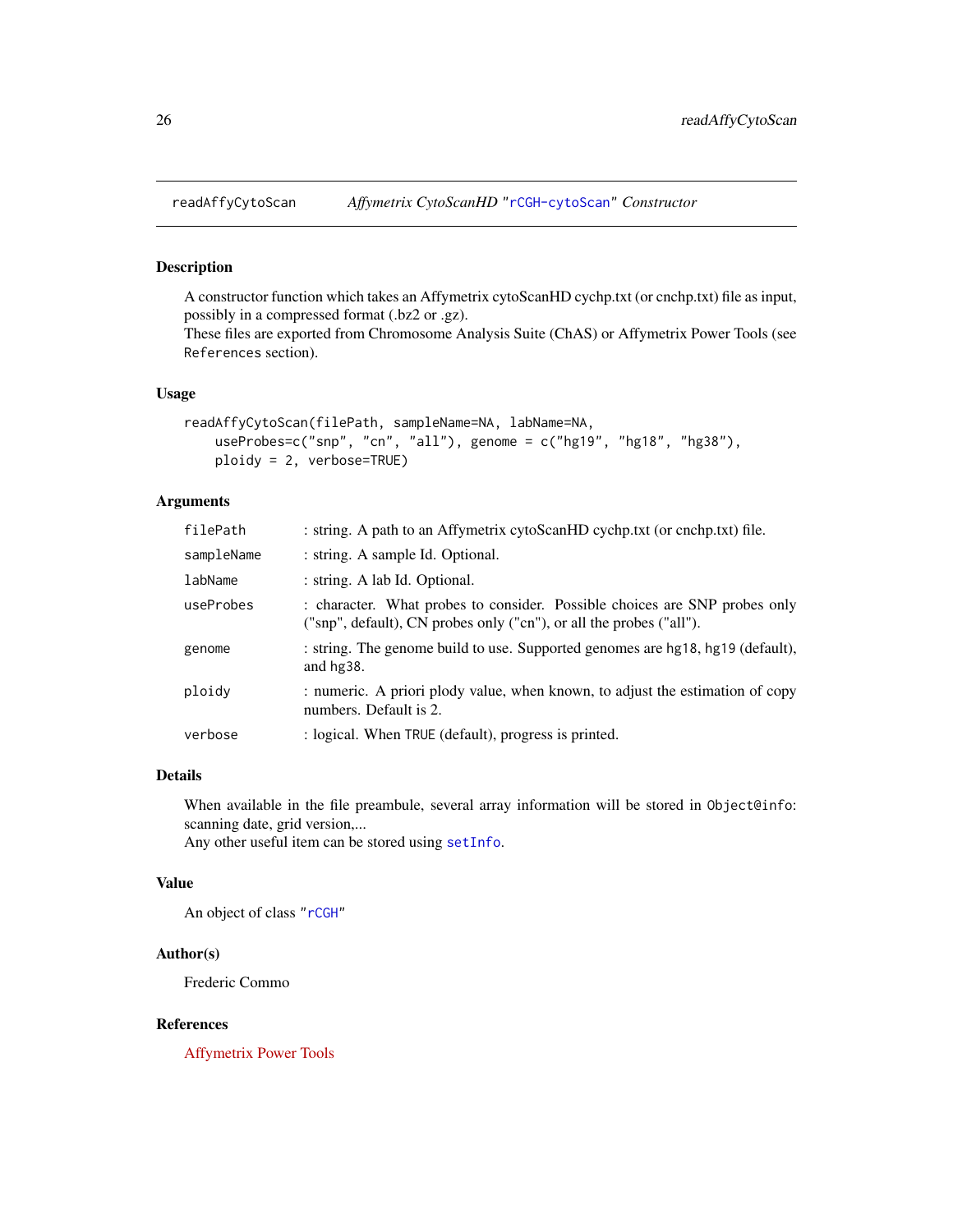## <span id="page-26-0"></span>readAffyOncoScan 27

#### See Also

```
readAgilent, readAffySNP6, readGeneric, readAffyOncoScan, setInfo, getInfo
```
#### Examples

```
filePath <- system.file("extdata", "Affy_cytoScan.cyhd.CN5.CNCHP.txt.bz2",
   package = "rCGH")
cgh <- readAffyCytoScan(filePath, sampleName = "AffyScHD")
cgh
```
<span id="page-26-1"></span>readAffyOncoScan *Affymetrix OncoScan* ["rCGH-oncoScan"](#page-23-1) *Constructor*

#### Description

A constructor function which takes an Affymetrix oncoScan tabulated file as input, possibly in a compressed format (.bz2 or .gz).

This can be either a 'ProbeSets,CopyNumber.tsv' alone, or merged with its corresponding 'ProbeSets,AllelicData.tsv file. See the details section.

#### Usage

```
readAffyOncoScan(filePath, sampleName=NA, labName=NA,
   genome = c("hg19", "hg18", "hg38"),
   ploidy = 2, verbose=TRUE)
```
## Arguments

| filePath   | : string. A path to an Affymetrix .tsv file. See details.                                               |
|------------|---------------------------------------------------------------------------------------------------------|
| sampleName | : string. A sample Id. Optional.                                                                        |
| labName    | : string. A lab Id. Optional.                                                                           |
| genome     | : string. The genome build to use. Supported genomes are hg18, hg19 (default),<br>and $hg38$ .          |
| ploidy     | : numeric. A priori plody value, when known, to adjust the estimation of copy<br>numbers. Default is 2. |
| verbose    | : logical. When TRUE (default), progress is printed.                                                    |

#### Details

The Affymetrix Power Tools apt-copynumber-onco-ssa script produces 2 files: 'ProbeSets,CopyNumber.tsv' and 'ProbeSets,AllelicData.tsv'. Merging these 2 files may produce a unique file containing both probes Log2Ratio and AllelicDifference.

#### Value

An object of class ["rCGH"](#page-20-1)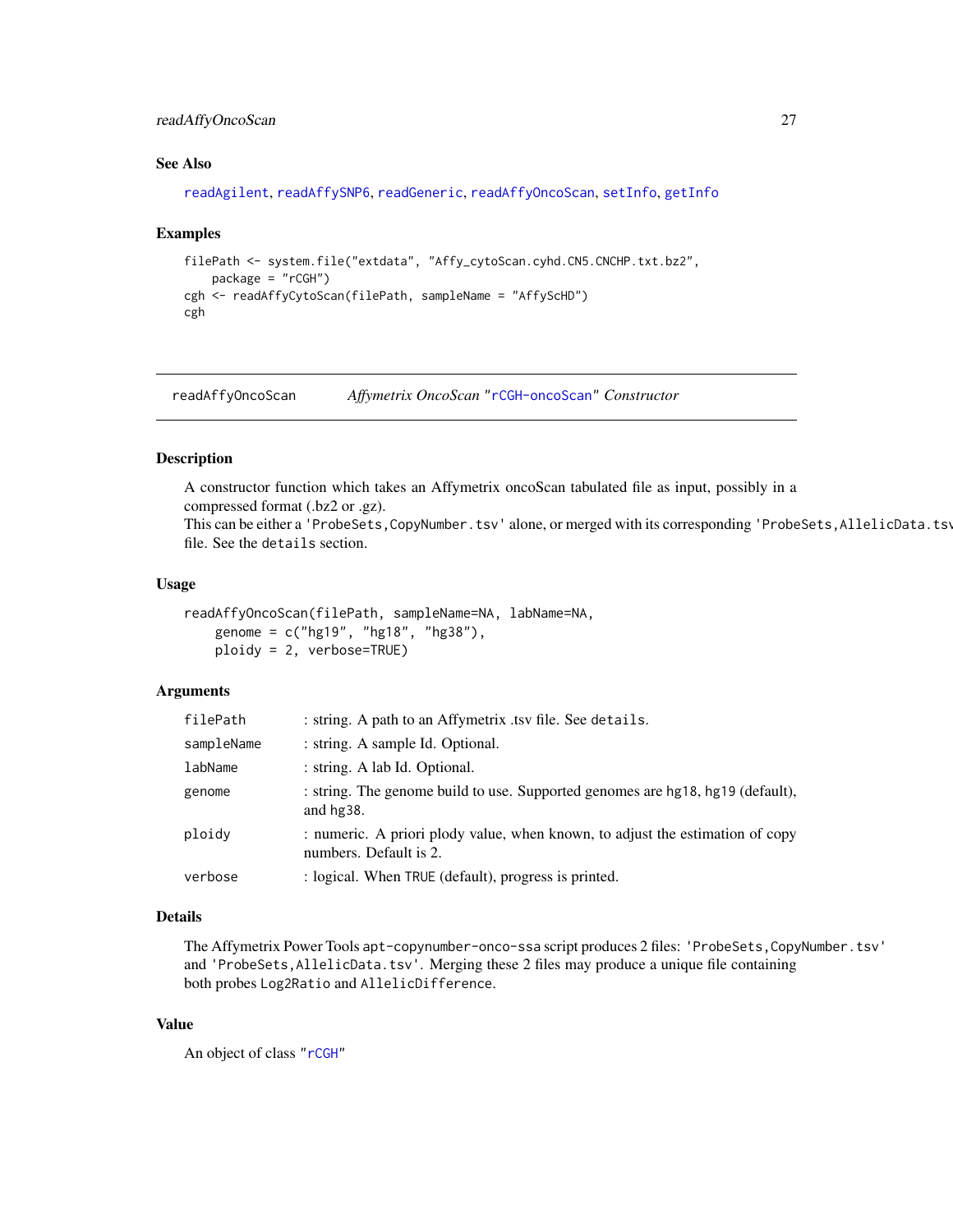#### Author(s)

Frederic Commo

## References

[Affymetrix Power Tools](http://www.affymetrix.com/estore/partners_programs/programs/developer/tools/powertools.affx)

## See Also

[readAgilent](#page-28-1), [readAffySNP6](#page-27-1), [readGeneric](#page-29-1), [readAffyCytoScan](#page-25-1), [setInfo](#page-33-1), [getInfo](#page-5-1)

#### Examples

```
# Just a toy file
filePath <- system.file("extdata", "oncoscan.tsv.bz2", package = "rCGH")
cgh <- readAffyOncoScan(filePath, sampleName = "AffyOncoScan")
cgh
```
<span id="page-27-1"></span>

readAffySNP6 *Affymetrix SNP6* ["rCGH-SNP6"](#page-24-1) *Constructor*

#### Description

A constructor function which takes an Affymetrix SNP6 cychp.txt (or cnchp.txt) file as input, possibly in a compressed format (.bz2 or .gz).

These files are exported from Chromosome Analysis Suite (ChAS) or Affymetrix Power Tools (APT) (see the References section).

## Usage

```
readAffySNP6(filePath, sampleName = NA, labName = NA,
   useProbes=c("snp", "cn", "all"), genome = c("hg19", "hg18", "hg38"),
   ploidy = 2, verbose = TRUE)
```
#### Arguments

| filePath   | : string. A path to an Affymetrix SNP6 cychp.txt (or cnchp.txt) file.                                                                             |
|------------|---------------------------------------------------------------------------------------------------------------------------------------------------|
| sampleName | : string. A sample Id. Optional.                                                                                                                  |
| labName    | : string. A lab Id. Optional.                                                                                                                     |
| useProbes  | : character. What probes to consider. Possible choices are SNP probes only<br>("snp", default), CN probes only ("cn"), or all the probes ("all"). |
| genome     | : string. The genome build to use. Supported genomes are hg18, hg19 (default),<br>and $hq38$ .                                                    |
| ploidy     | : numeric. A priori ploidy value, when known, to adjust the estimation of copy<br>numbers. Default is 2.                                          |
| verbose    | : logical. When TRUE (default), progress is printed.                                                                                              |

<span id="page-27-0"></span>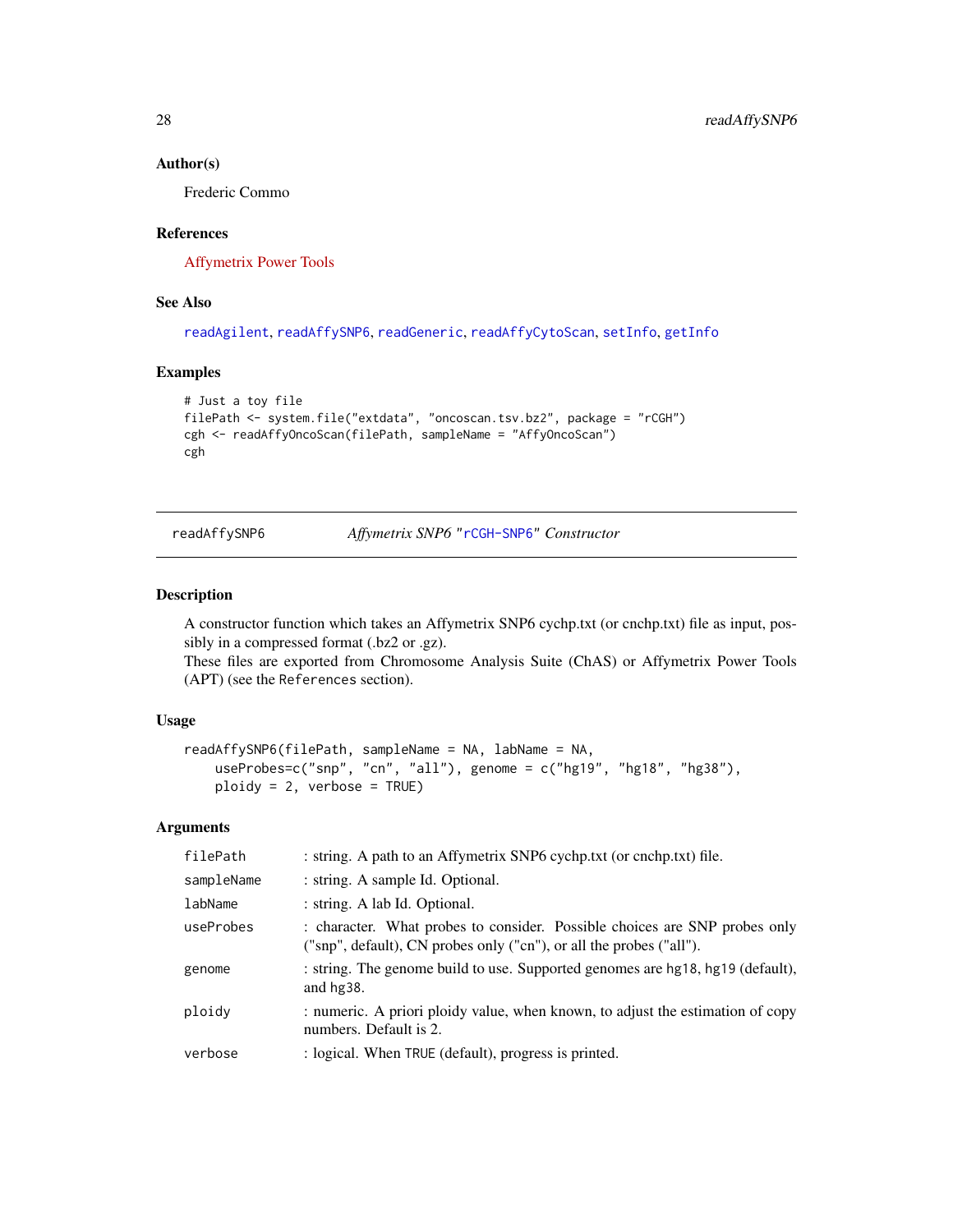## <span id="page-28-0"></span>readAgilent 29

## Details

When available in the file preambule, several array information will be stored in Object@info: scanning date, grid version,...

Any other useful item can be stored using [setInfo](#page-33-1).

## Value

An object of class ["rCGH"](#page-20-1)

#### Author(s)

Frederic Commo

## References

[Affymetrix Power Tools](http://www.affymetrix.com/estore/partners_programs/programs/developer/tools/powertools.affx)

#### See Also

[readAgilent](#page-28-1), [readAffyCytoScan](#page-25-1), [readGeneric](#page-29-1), [readAffyOncoScan](#page-26-1), [setInfo](#page-33-1), [getInfo](#page-5-1)

#### Examples

```
filePath <- system.file("extdata", "Affy_snp6_cnchp.txt.bz2", package = "rCGH")
cgh <- readAffySNP6(filePath, sampleName = "AffySNP6")
cgh
```
<span id="page-28-1"></span>readAgilent *Agilent Dual-Color Hybridization* ["rCGH-Agilent"](#page-19-1) *Constructor.*

## Description

A constructor function taking as input an Agilent FE .txt file, exported from Feature Extraction, possibly in a compressed format (.bz2 or .gz). Agilent from 44 to 400K are supported.

#### Usage

```
readAgilent(filePath, sampleName = NA,
   labName = NA, supFlags = TRUE, genome = c("hg19", "hg18", "hg38"),
   ploidy = 2, verbose = TRUE)
```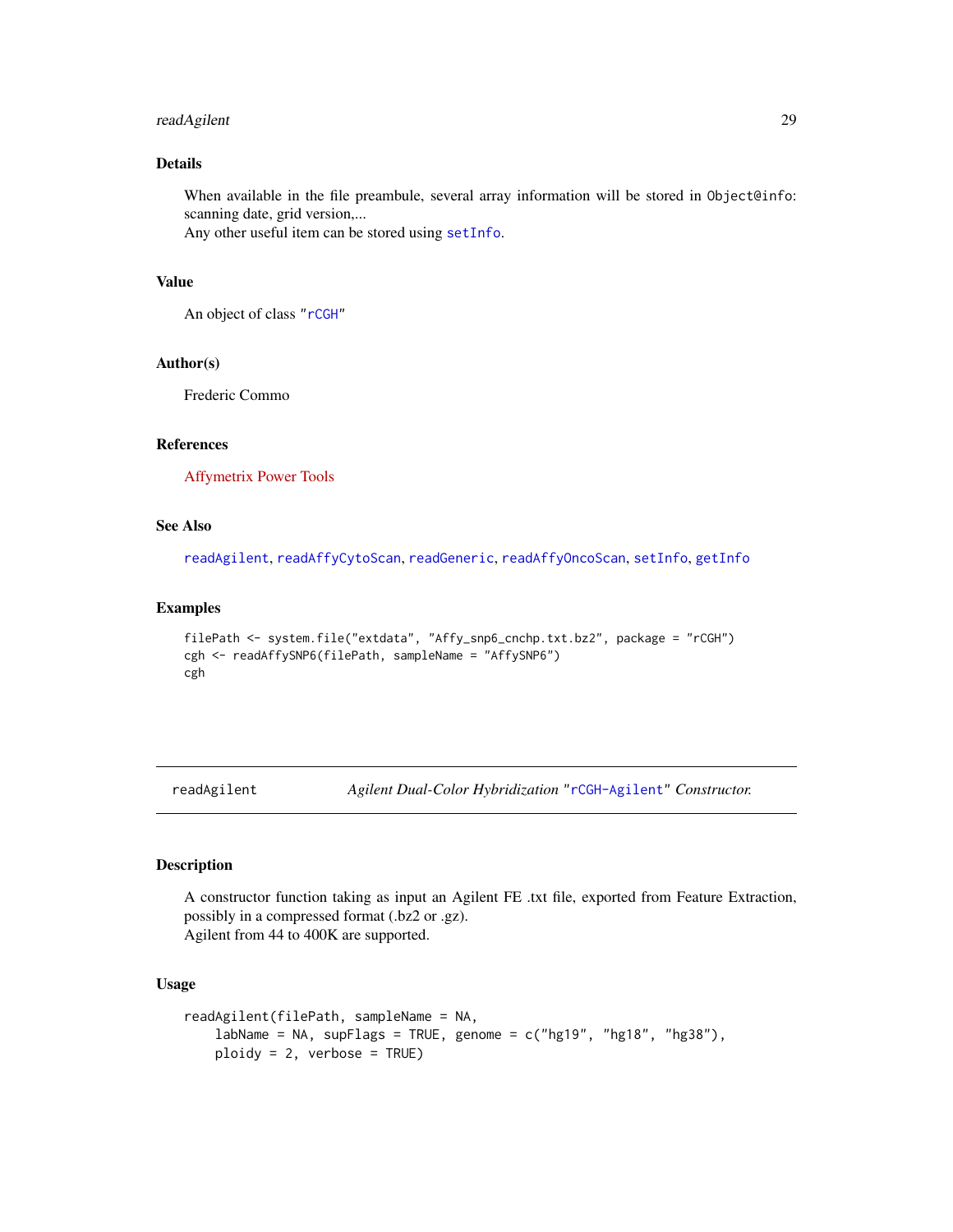#### <span id="page-29-0"></span>Arguments

| filePath   | : string. A path to an Agilent FE (.txt) file.                                                           |
|------------|----------------------------------------------------------------------------------------------------------|
| sampleName | : string. A sample Id. Optional.                                                                         |
| labName    | : string. A lab Id. Optional.                                                                            |
| supFlags   | : should the flagged probes be suppressed. Default is TRUE.                                              |
| genome     | : string. The genome build to use. Supported genomes are hg18, hg19 (default),<br>and $hg38$ .           |
| ploidy     | : numeric. A priori ploidy value, when known, to adjust the estimation of copy<br>numbers. Default is 2. |
| verbose    | : logical. if TRUE (default), progress is printed.                                                       |

## Details

When available in the file preambule, several array information will be stored in Object@info: scanning date, grid version,...

Any other useful item can be stored using [setInfo](#page-33-1).

## Value

An object of class ["rCGH"](#page-20-1)

#### Author(s)

Frederic Commo

## See Also

[readAffyCytoScan](#page-25-1), [readAffySNP6](#page-27-1), [readGeneric](#page-29-1), [readAffyOncoScan](#page-26-1), [setInfo](#page-33-1), [getInfo](#page-5-1)

## Examples

```
filePath <- system.file("extdata", "Agilent4x180K.txt.bz2", package = "rCGH")
cgh <- readAgilent(filePath, sampleName = "Agilent4x180K", labName = "myLab")
cgh
```
<span id="page-29-1"></span>readGeneric *Generic rCGH object* ["rCGH-generic"](#page-22-1) *Constructor*

## Description

A constructor function which takes a tabulated .txt file as input, possibly in a compressed format (.bz2 or .gz). Notice that precise column names are mandatory, see the details section.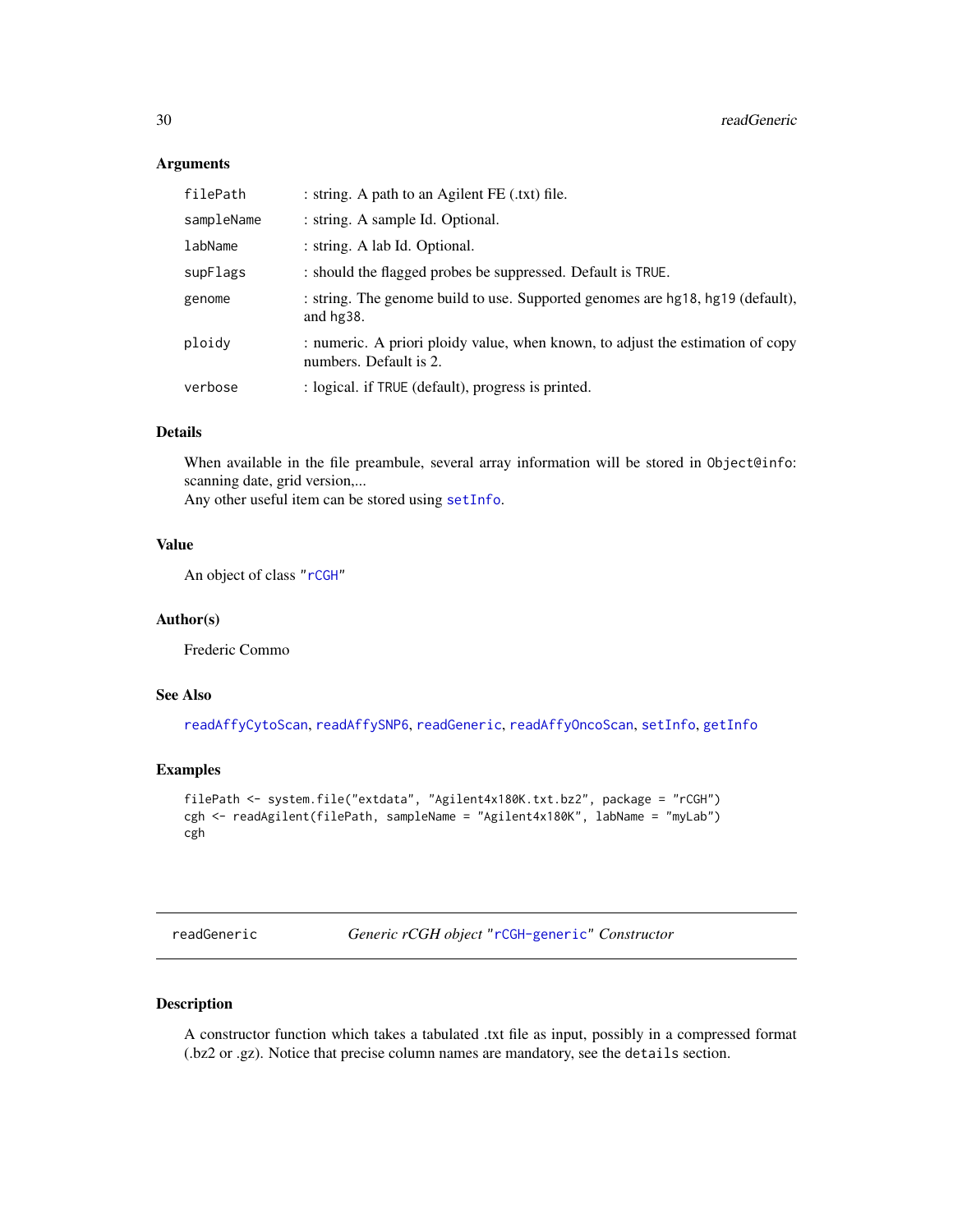#### <span id="page-30-0"></span>readGeneric 31

## Usage

```
readGeneric(filePath, sampleName=NA, labName=NA,
   genome = c("hg19", "hg18", "hg38"), ploidy = 2, verbose=TRUE)
```
#### Arguments

| filePath   | : string. A path to an Generic .txt file.                                                                |
|------------|----------------------------------------------------------------------------------------------------------|
| sampleName | : string. A sample Id. Optional.                                                                         |
| labName    | : string. A lab Id. Optional.                                                                            |
| genome     | : string. The genome build to use. Supported genomes are hg18, hg19 (default),<br>and $hg38$ .           |
| ploidy     | : numeric. A priori ploidy value, when known, to adjust the estimation of copy<br>numbers. Default is 2. |
| verbose    | : logical. When TRUE (default), progress is printed.                                                     |

## Details

This generic constructor does not expect any preamble. Mandatory columns are:

ProbeName: Character strings. Typicaly the probe ids.

ChrNum: numeric. The chromosome numbers. In case Chr X and Y are used and named as "X" and "Y", these notations will be converted into 23 and 24, respectively.

ChrStart: numeric. The chromosomal probes locations.

Log2Ratio: numeric. The corresponding Log2Ratios.

## Value

An object of class ["rCGH"](#page-20-1)

## Author(s)

Frederic Commo

## See Also

[readAgilent](#page-28-1), [readAffySNP6](#page-27-1), [readAffyCytoScan](#page-25-1), [readAffyOncoScan](#page-26-1), [setInfo](#page-33-1), [getInfo](#page-5-1)

```
filePath <- system.file("extdata", "generic.txt.bz2", package = "rCGH")
cgh <- readGeneric(filePath, sampleName = "demo")
cgh
```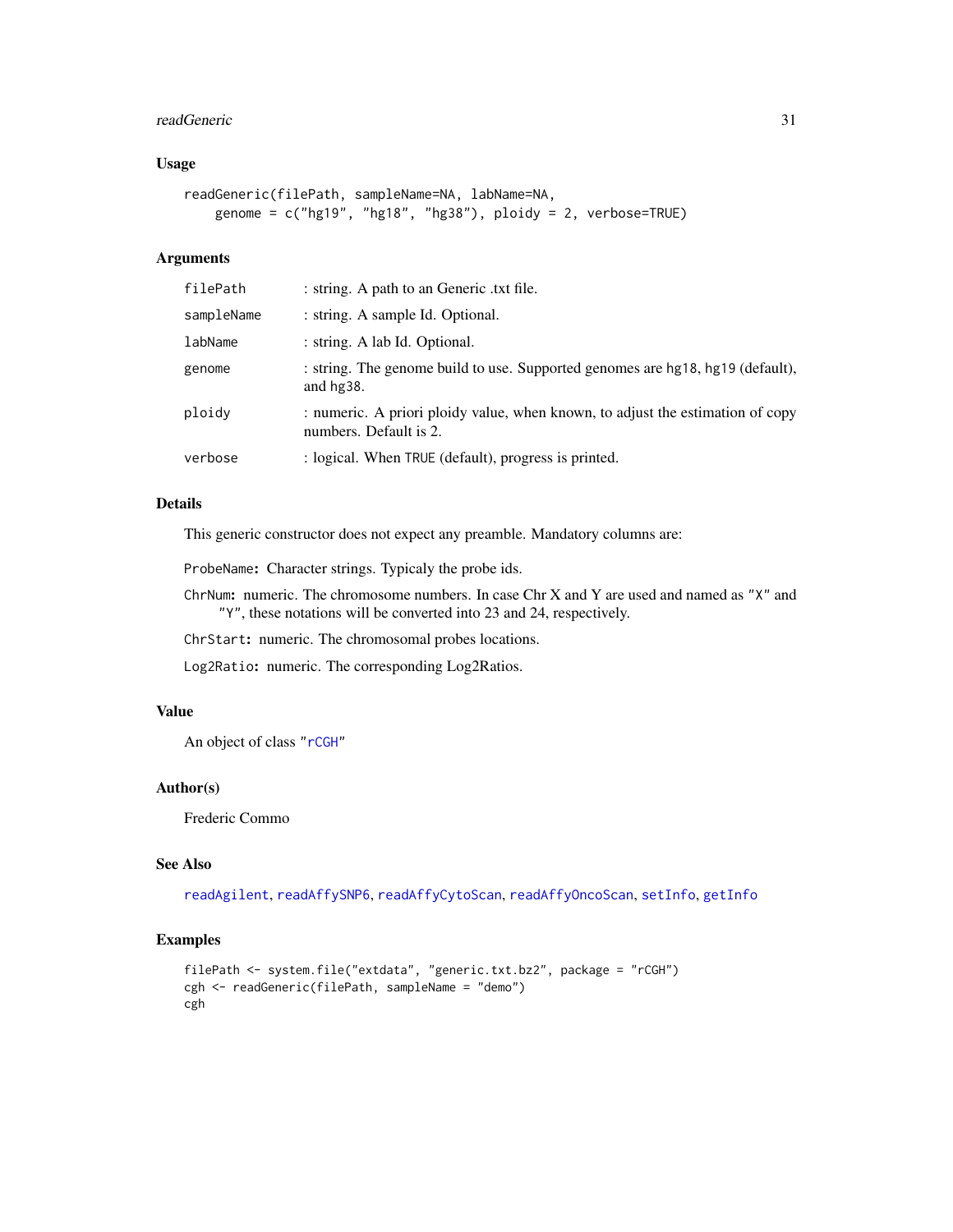<span id="page-31-0"></span>recenter<–methods *Recentering a Genomic Profile*

#### Description

This function allows the user to recenter a genomic profile stored in an object of class ["rCGH"](#page-20-1). Peaks are indexed from 1 to k, from left to right, as they appear on the [plotDensity](#page-16-1) after the [EMnormalize](#page-8-1) step.

#### Usage

```
## S4 replacement method for signature 'rCGH'
recenter(object) <- value
```
#### Arguments

| object | : An object of class "rCGH"                                            |
|--------|------------------------------------------------------------------------|
| value  | : numeric. What peak number to choose to recenter the genomic profile. |

## Value

An object of class ["rCGH"](#page-20-1)

#### **Note**

When a profile is recentered, the stored workflow parameters are updated. see [getParam](#page-5-1).

#### Author(s)

Frederic Commo

recenter(cgh) <- 2

## See Also

[EMnormalize](#page-8-1), [plotDensity](#page-16-1)

```
filePath <- system.file("extdata", "Affy_cytoScan.cyhd.CN5.CNCHP.txt.bz2",
   package = "rCGH")cgh <- readAffyCytoScan(filePath, sampleName = "AffyScHD")
cgh <- adjustSignal(cgh, nCores=1)
cgh <- segmentCGH(cgh, nCores=1)
cgh <- EMnormalize(cgh)
# Default peak choice center the profile on the 1st peak
plotDensity(cgh)
# Recentering on the 2nd density peak
```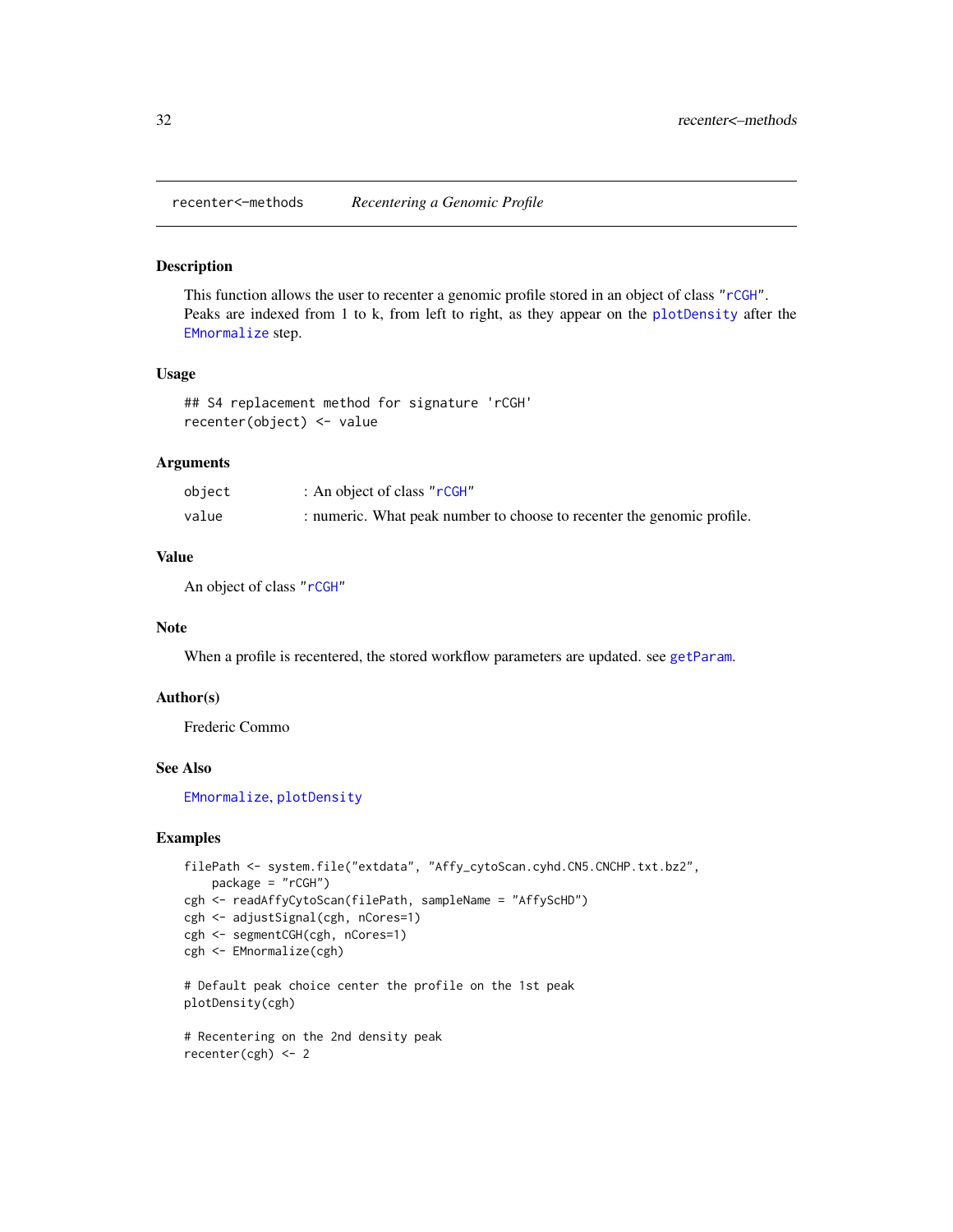## <span id="page-32-0"></span>segmentCGH 33

plotDensity(cgh)

<span id="page-32-1"></span>segmentCGH *Genomic Profile Segmentation*

## Description

A function for performing the Log2Ratio segmentation on an object of class ["rCGH"](#page-20-1). See the details section below.

## Usage

## S4 method for signature 'rCGH' segmentCGH(object, Smooth=TRUE, UndoSD = NULL, minLen = 10, nCores=NULL, verbose = TRUE)

## Arguments

| object  | : An object of class "rCGH"                                                                                                                             |
|---------|---------------------------------------------------------------------------------------------------------------------------------------------------------|
| Smooth  | : logical. Should the LRR be smoothed before being segmented. See DNAcopy<br>for details.                                                               |
| UndoSD  | : numeric. When not specified (default is NULL), the UndoSD value is estimated<br>from the Log2Ratios. See DNAcopy for details.                         |
| minLen  | : numeric. The minimal length for a segment, in Kb. Shorter segments will be<br>merged to the closest adjacent one. Default value is 10(Kb).            |
| nCores  | : numeric. The number of cores to use in order to speed up the computation.<br>When NULL (default), half of the available cores are used. See mclapply. |
| verbose | : logical. if TRUE (default), progress is printed.                                                                                                      |

## Details

This function is a wrapper for the DNAcopy, [CNA](#page-0-0) and [segment](#page-0-0) functions, which allows parallelization and data-driven parameterization.

In addition to the usual DNAcopy output, the segmentation table contains the probes Log2Ratio standard deviation for each segment, as well as there length, in Kb.

## Value

An object of class ["rCGH"](#page-20-1)

#### Author(s)

Frederic Commo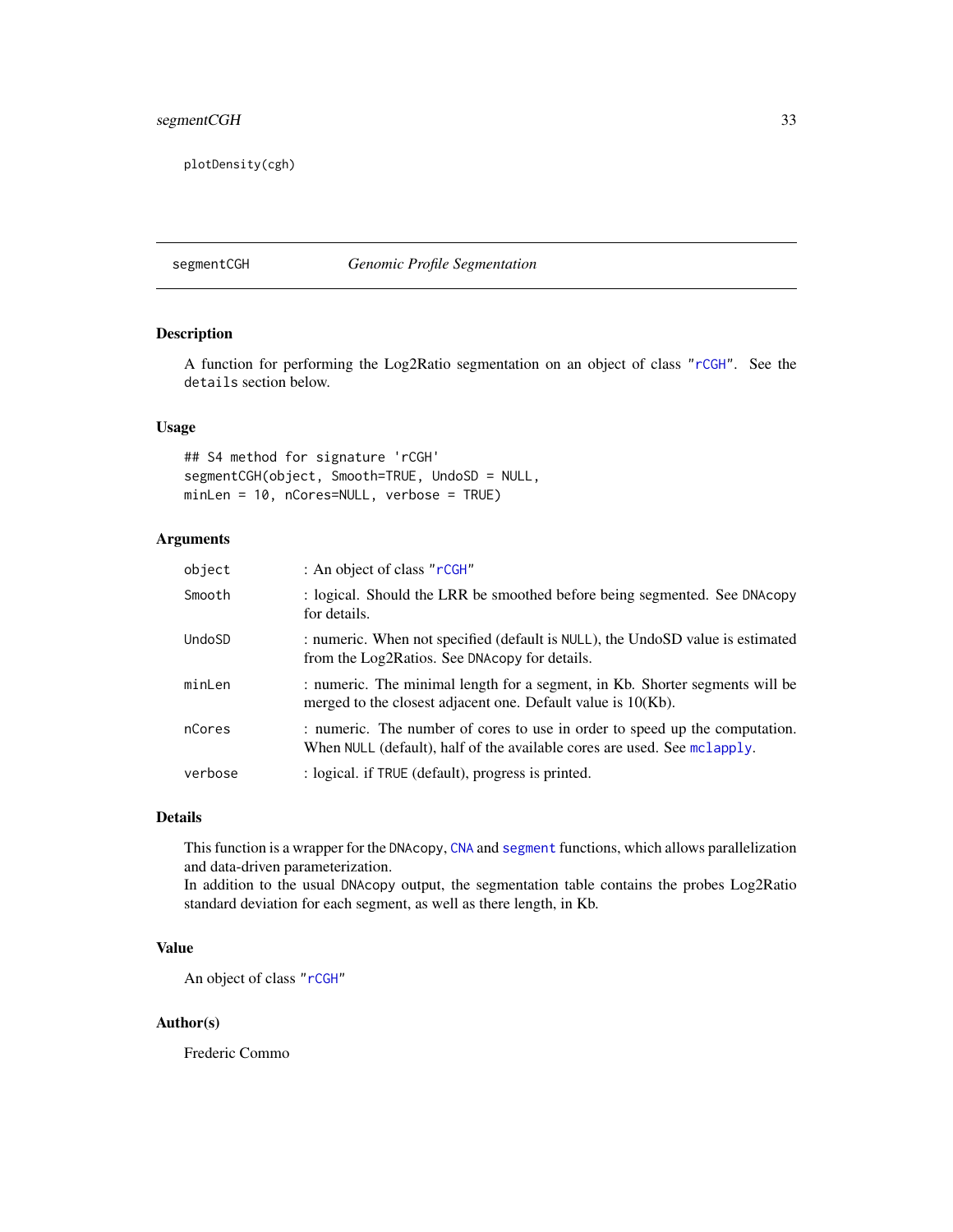## <span id="page-33-0"></span>References

[Venkatraman ES1, Olshen AB. A faster circular binary segmentation algorithm for the analysis of](http://www.ncbi.nlm.nih.gov/pubmed/17234643) [array CGH data.Bioinformatics. 2007 Mar 15;23\(6\):657-63.](http://www.ncbi.nlm.nih.gov/pubmed/17234643)

## See Also

[CNA](#page-0-0), [segment](#page-0-0), [mclapply](#page-0-0)

## Examples

```
filePath <- system.file("extdata", "Affy_cytoScan.cyhd.CN5.CNCHP.txt.bz2",
   package = "rCGH")
cgh <- readAffyCytoScan(filePath, sampleName = "AffyScHD")
cgh <- adjustSignal(cgh, nCores=1)
cgh <- segmentCGH(cgh, nCores=1)
st <- getSegTable(cgh)
head(st)
```
setInfo<–methods *Adding Information In An Object Of Class* ["rCGH"](#page-20-1)

## <span id="page-33-1"></span>Description

This function allows the user to store any type of supplementaty information in an object of class ["rCGH"](#page-20-1).

#### Usage

```
## S4 replacement method for signature 'rCGH'
setInfo(object, item = NULL) <- value
```
#### Arguments

| object | : An object of class "rCGH"                          |
|--------|------------------------------------------------------|
| item   | : character. An item name to store. Default is NULL. |
| value  | : any. A value to store.                             |

## Value

An object of class ["rCGH"](#page-20-1)

*Warning:* When either item or value is NULL, an error is returned.

#### Author(s)

Frederic Commo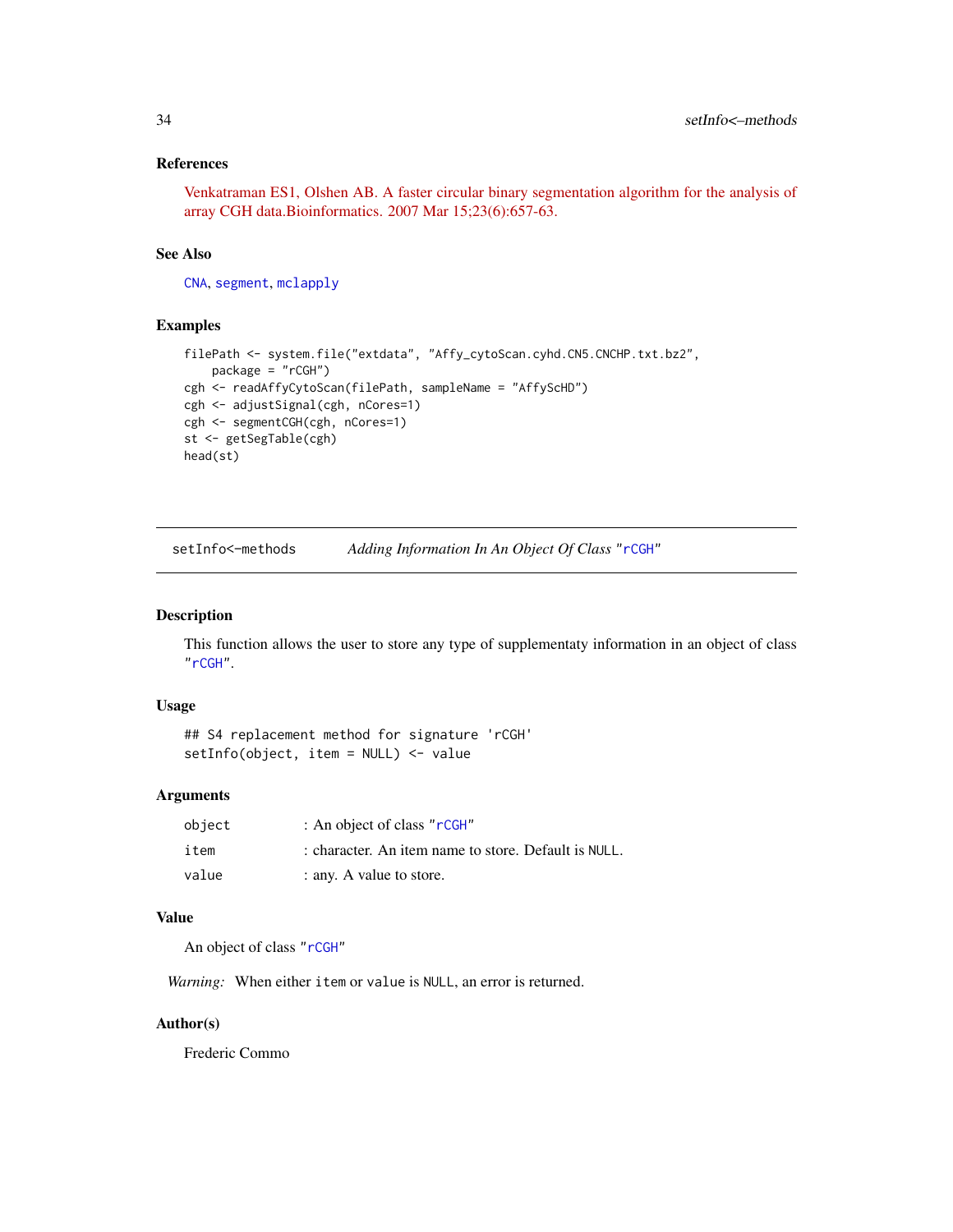## <span id="page-34-0"></span>show-methods 35

## See Also

[getInfo](#page-5-1)

#### Examples

```
filePath <- system.file("extdata", "Affy_cytoScan.cyhd.CN5.CNCHP.txt.bz2",
   package = "rCGH")cgh <- readAffyCytoScan(filePath, sampleName = "AffyScHD")
# When supplementary information is added,
# numerical, logical, or strings are supported
setInfo(cgh, "someItem1") <- 35
setInfo(cgh, "someItem2") <- TRUE
setInfo(cgh, "someItem3") <- "someComment"
getInfo(cgh)
# or to get back specific items
getInfo(cgh, c("someItem1", "someItem3"))
```
show-methods show ["rCGH"](#page-20-1)

#### Description

A method for visualizing an object of class ["rCGH"](#page-20-1)

#### Methods

signature(object = "rCGH")

#### Author(s)

Frederic Commo

<span id="page-34-1"></span>

view *Interactive Genomic Profile Visualization*

## Description

This function is build on top of [shiny](#page-0-0), and provides an iteractive way for visualizing a genomic profile, and exploring the list of genes.

From a command panel, the user can interact with the graph in different ways. See details.

#### Usage

## S4 method for signature 'rCGH' view(object, browser = TRUE, ...)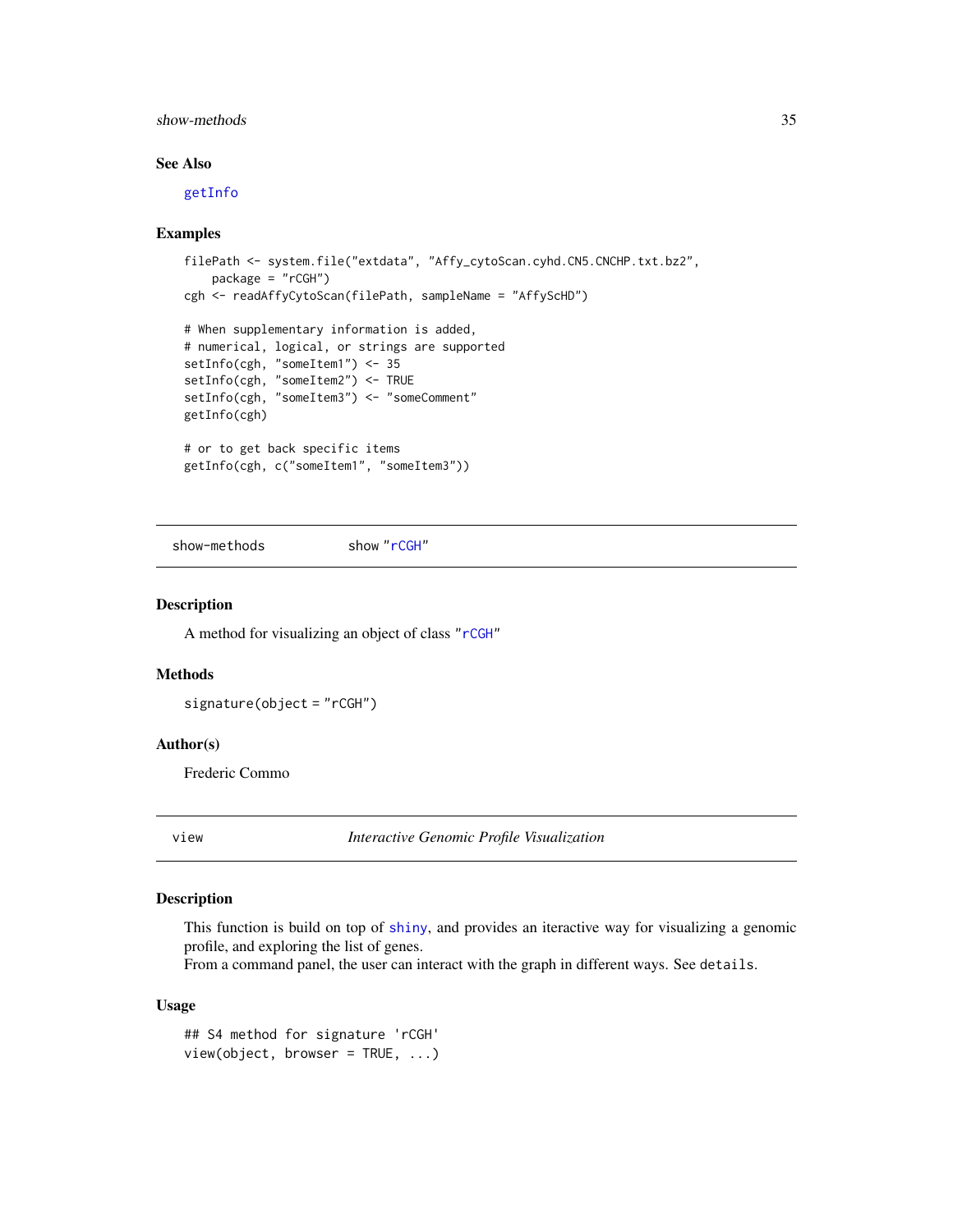#### <span id="page-35-0"></span>**Arguments**

| object  | : An object of class " $r$ CGH"                                                                     |
|---------|-----------------------------------------------------------------------------------------------------|
| browser | : logical. When TRUE (default), the system's default web browser will be launched<br>automatically. |
| $\cdot$ | : Optional parameters used by runApp.                                                               |

## Details

The left command panel allows the user several actions:

- displaying a specific gene by calling its HUGO symbol.
- showing all or one unique chromosome.
- merging segments shorter than a specified value, in Kb.
- recentering the entire profile.
- rescaling the y-axis.
- specifying the Log2Ratio cut offs for defining gains and losses.
- specifying a segment lenght cut off, in Mb.
- exporting the genomic plot.
- exporting the genes list.

Some actions, such as showing one unique chromosome or specifying cut offs (gain, loss, segment length), automatically update the gene table available in the *"Genes table"* tab.

#### Value

None.

## Author(s)

Frederic Commo

#### See Also

[plotProfile](#page-18-1), [plotLOH](#page-17-1), [multiplot](#page-14-1), [runApp](#page-0-0)

```
filePath <- system.file("extdata", "Affy_cytoScan.cyhd.CN5.CNCHP.txt.bz2",
   package = "rCGH")cgh <- readAffyCytoScan(filePath, sampleName = "AffyScHD")
cgh <- adjustSignal(cgh, nCores=1)
cgh <- segmentCGH(cgh, nCores=1)
cgh <- EMnormalize(cgh)
## Not run:
# Interactive visalizations
```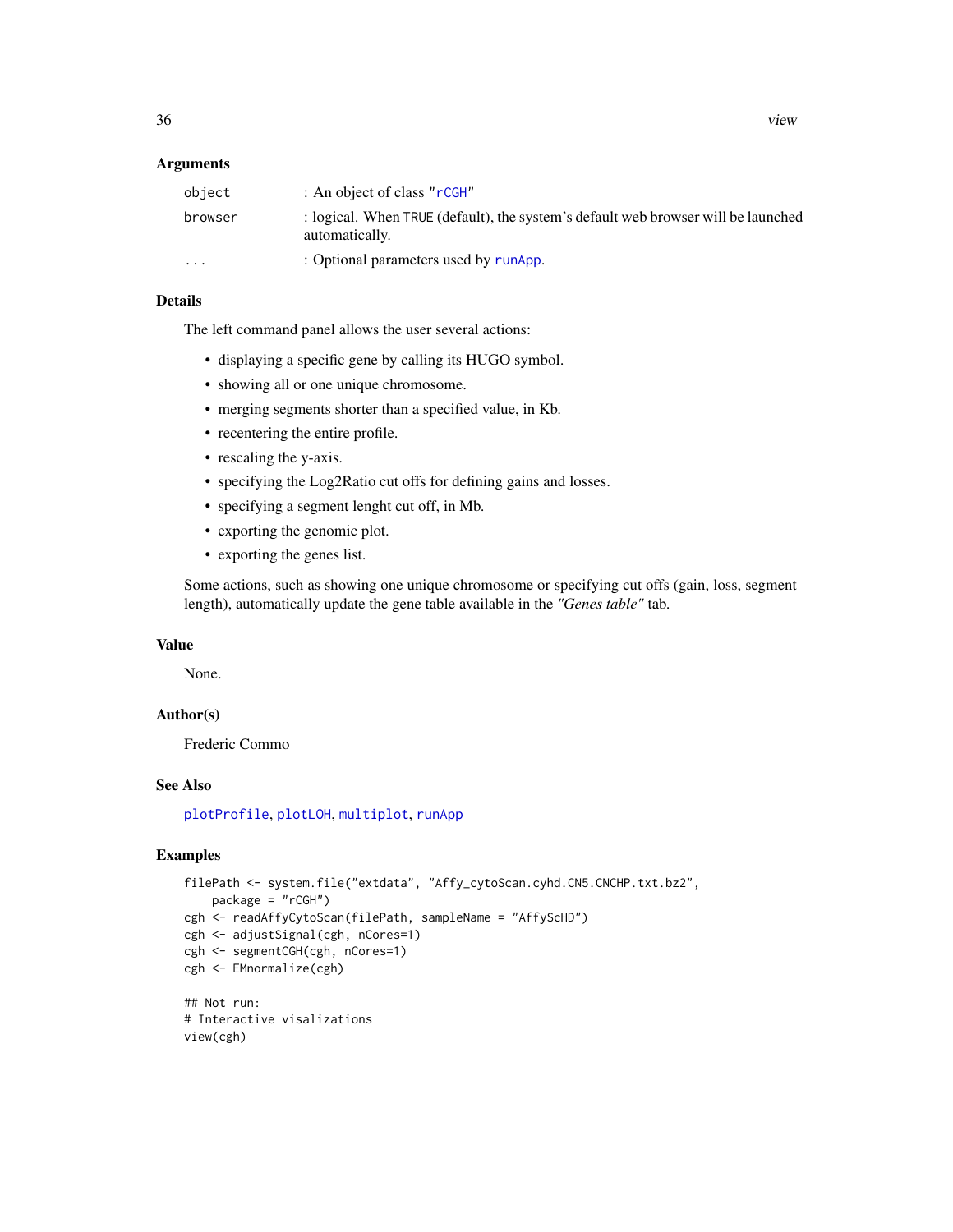view 37

## End(Not run)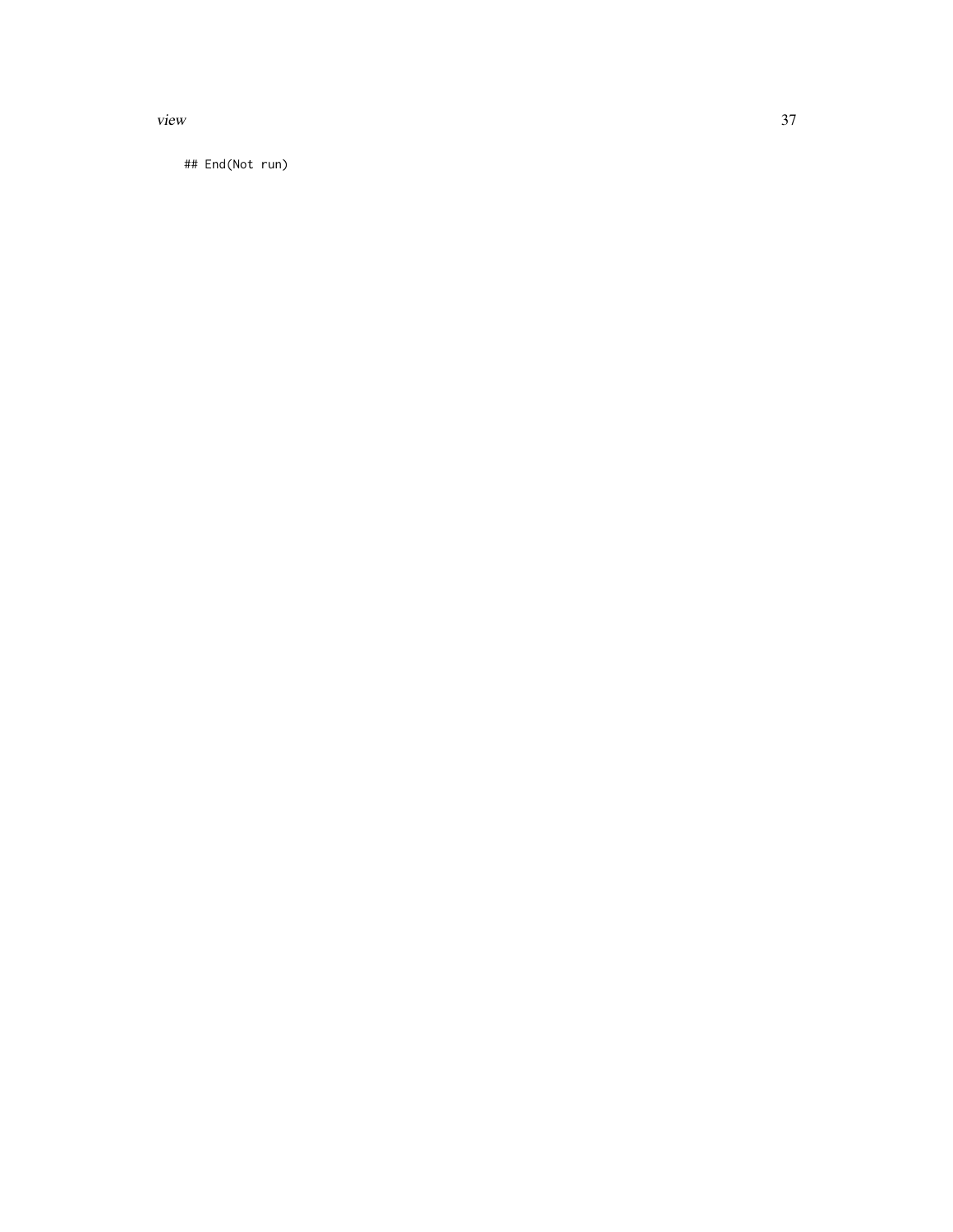# <span id="page-37-0"></span>**Index**

```
∗ CopyNumberVariation
    rCGH-package, 3
∗ FeatureExtraction
    rCGH-package, 3
∗ Preprocessing
    rCGH-package, 3
∗ aCGH
    rCGH-package, 3
∗ classes
    rCGH-Agilent-class, 20
    rCGH-class, 21
    rCGH-cytoScan-class, 22
    rCGH-generic-class, 23
    rCGH-oncoScan-class, 24
    rCGH-SNP6-class, 25
∗ datasets
    agilentDB, 5
    hg18, 10
    hg19, 12
    hg38, 13
∗ methods
    show-methods, 35
∗ package
    rCGH-package, 3
Accessors, 20–25
Accessors (AllAccessors), 6
adjustSignal, 4
adjustSignal,rCGH-method
        (adjustSignal), 4
adjustSignal-methods (adjustSignal), 4
agilentDB, 5
AllAccessors, 6
byGeneTable, 7
CNA, 33, 34
detectCores, 4, 5
EMnormalize, 9, 17, 32
```
EMnormalize,rCGH-method *(*EMnormalize*)*, [9](#page-8-0) EMnormalize-methods *(*EMnormalize*)*, [9](#page-8-0) getCNset, *[20](#page-19-0)[–25](#page-24-0)* getCNset *(*AllAccessors*)*, [6](#page-5-0) getCNset,rCGH-method *(*AllAccessors*)*, [6](#page-5-0) getCNset-methods *(*AllAccessors*)*, [6](#page-5-0) getInfo, *[20](#page-19-0)[–25](#page-24-0)*, *[27](#page-26-0)[–31](#page-30-0)*, *[35](#page-34-0)* getInfo *(*AllAccessors*)*, [6](#page-5-0) getInfo,rCGH-method *(*AllAccessors*)*, [6](#page-5-0) getInfo-methods *(*AllAccessors*)*, [6](#page-5-0) getParam, *[20](#page-19-0)[–25](#page-24-0)*, *[32](#page-31-0)* getParam *(*AllAccessors*)*, [6](#page-5-0) getParam,rCGH-method *(*AllAccessors*)*, [6](#page-5-0) getParam-methods *(*AllAccessors*)*, [6](#page-5-0) getSegTable, *[8](#page-7-0)*, *[20](#page-19-0)[–25](#page-24-0)* getSegTable *(*AllAccessors*)*, [6](#page-5-0) getSegTable,rCGH-method *(*AllAccessors*)*, [6](#page-5-0) getSegTable-methods *(*AllAccessors*)*, [6](#page-5-0) hg18, [10](#page-9-0) hg19, [12](#page-11-0) hg38, [13](#page-12-0) hist, *[17](#page-16-0)* mclapply, *[5](#page-4-0)*, *[33,](#page-32-0) [34](#page-33-0)* Mclust, *[9](#page-8-0)* mclust, *[10](#page-9-0)* multiplot, [15,](#page-14-0) *[17](#page-16-0)[–19](#page-18-0)*, *[36](#page-35-0)* multiplot,rCGH-method *(*multiplot*)*, [15](#page-14-0) multiplot-methods *(*multiplot*)*, [15](#page-14-0) par, *[17](#page-16-0)* plotDensity, *[10](#page-9-0)*, *[16](#page-15-0)*, [17,](#page-16-0) *[18,](#page-17-0) [19](#page-18-0)*, *[32](#page-31-0)* plotDensity,rCGH-method *(*plotDensity*)*, [17](#page-16-0)

plotDensity-methods *(*plotDensity*)*, [17](#page-16-0)

plotLOH,rCGH-method *(*plotLOH*)*, [18](#page-17-0)

plotLOH, *[16,](#page-15-0) [17](#page-16-0)*, [18,](#page-17-0) *[19](#page-18-0)*, *[36](#page-35-0)*